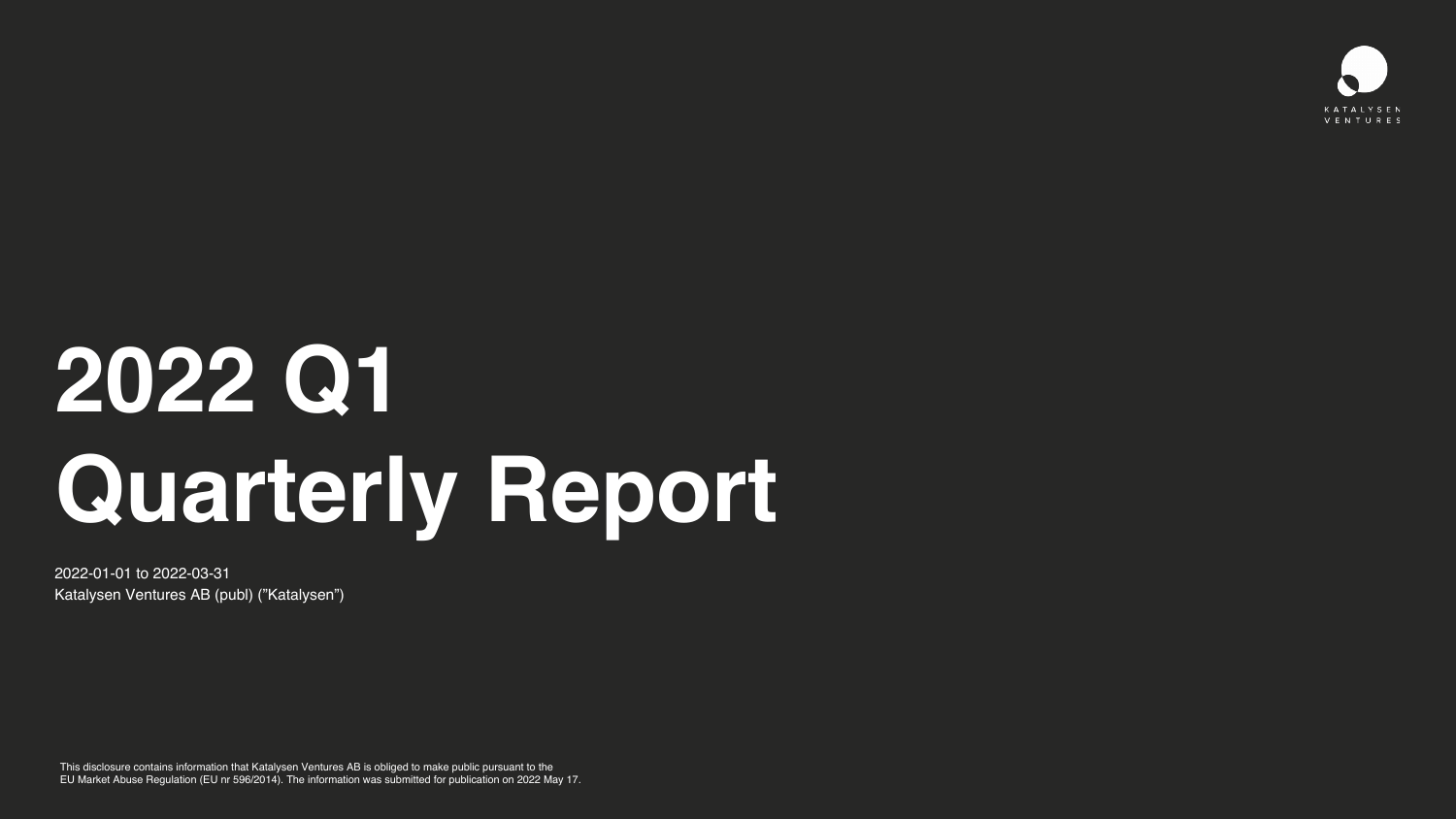## **Overview**



2

#### **Venture Development KPIs**

- New clients during the period: **4**
- Active clients at the end of the period: **11**
- Total calculated market value of Katalysen's portfolio of shares and options at the end of the period: **195 MSEK**
- Quarterly portfolio growth excluding new cash invested during the period: **5.6%**
- Value added to the portfolio from new shares and options obtained via non-cash investments during the period: **5.4 MSEK**

#### **Important events during the period**

**2022-01-10:** Anna Koponen joined Katalysen as Venture Lead. In this role, Anna works hands-on with our ventures, leading projects that support their growth. Prior to joining Katalysen, Anna was Head of Marketing and Communications at a Finnish VC firm Innovestor.

**2022-01-17:** Katalysen announced new client agreement with smart-ventilation leader Skawen.

**2022-01-25:** Katalysen held an extraordinary general

meeting (EGM) of shareholders. The EGM decided to change the name from Katalysen & Partners AB (publ) to Katalysen Ventures AB (publ). Three new, independent members were also elected to the Katalysen board: Ann-Sophie Hesser, Dominik Belloin, and Aline Reichenberg Gustafsson. The new board consists of six members (including Thomas Liljeton, Heinrich Weber, and Peter Almberg), four of which are independent.

**2022-02-24:** Katalysen announced a new brand and a new website, developed to form the backbone of future strategic marketing efforts.

**2022-03-14:** Katalysen announced the successful closure of a private placement, amounting to 8.9 MSEK in total, subscribed for by 9 professional investors. It was noted that the private placement was oversubscribed.

**2022-03-15:** Katalysen announced that the founder of leading financial services firm C-Quadrat Investment Group, Alexander Schütz, was one of the professional investors participating in the private placement.

**2022-03-23:** The board of Katalysen formally decided to proceed with the IPO, and to approve the memorandum that had been prepared for the IPO.

**2022-03-24:** Katalysen received formal approval for listing on Spotlight Stock Market, and published the IPO memorandum. From this point on, Katalysen was subject to MAR, and Cision became Katalysen's primary channel for formal communications.

**2022-03-25:** The subscription period in Katalysen's IPO commenced.

**2022-03-29:** Katalysen announced new venture development partnership with Med4Cast to promote the use of AI in medical diagnostics.

**2022-03-29:** Katalysen announced that the transaction cost in the IPO would be lower than previously communicated.

**No date:** It was noted that an additional venture in Katalysen Ventures' portfolio signed an agreement with an investment bank during the period to pursue a Series-A.

#### **Important events after the end the period**

**2022-04-01:** Katalysen announced a new Europe-India partnership with Tetrad Capital Partners to help Indian SaaS-ventures with EU market entry. The IPO memorandum was updated accordingly.









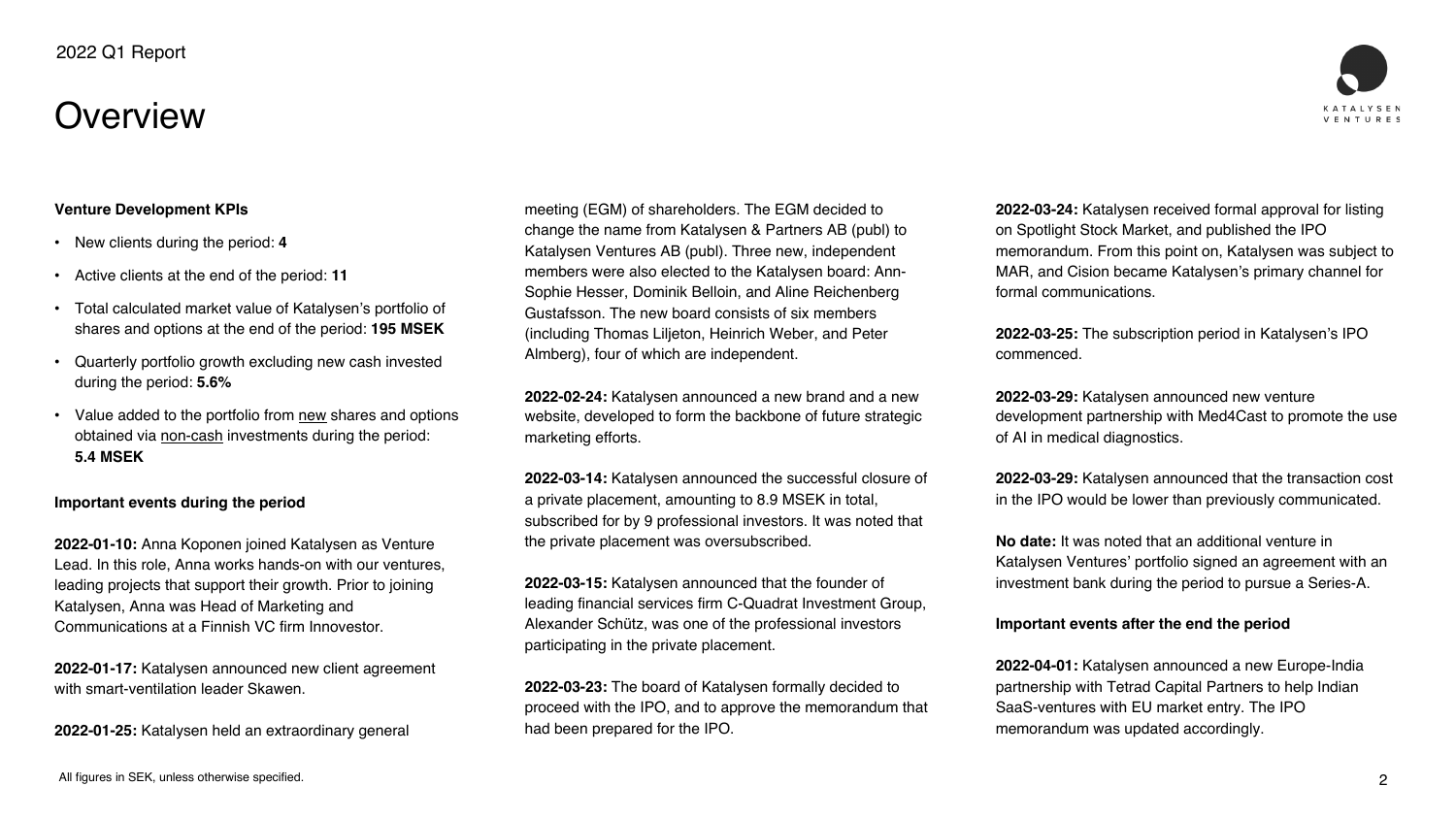



## Overview (continued)



**2022-04-05:** Katalysen announced signed subscription commitments in the ongoing IPO listing issue. The subscription commitments were signed by two large institutional investors. The IPO memorandum was updated accordingly.

**2022-04-10:** The subscription period in Katalysen's IPO closed.

**2022-04-12:** Allocation of shares subscribed for in the IPO was finalized. It was noted that the IPO had been oversubscribed.

**2022-04-12:** Katalysen Ventures announced its annual general meeting of the shareholders, to be held on 2022-05- 12.

**2022-04-20:** Trade commenced in the Katalysen ("KAV") share on Spotlight Stock Market.

**2022-04-22:** Katalysen portfolio venture iReality announced formal partnership with DataArt to create real-time tracking system for horse racing.

**2022-04-25:** Robin Dagdeviren joined Katalysen as Venture Lead. In this role, Robin works hands-on with our ventures,

leading projects that support their growth

**2022-04-26:** Katalysen Ventures announced the completed incorporation of USA-based Katalysen Ventures Inc.

**2022-04-27:** Katalysen portfolio venture Skawen announced ramped up European expansion following a successfully closed funding round.

**2022-05-05:** Katalysen announced increased stake in wealth management SaaS provider Sharpfin.

**2022-05-12:** Katalysen held its 2022 Annual General Meeting of the shareholders (AGM). The AGM decided, among other things, to re-elect the board, to update the company's articles of association to better reflect best practices, and to authorize the board to issue shares and warrants. An AGM communiqué was published the following day.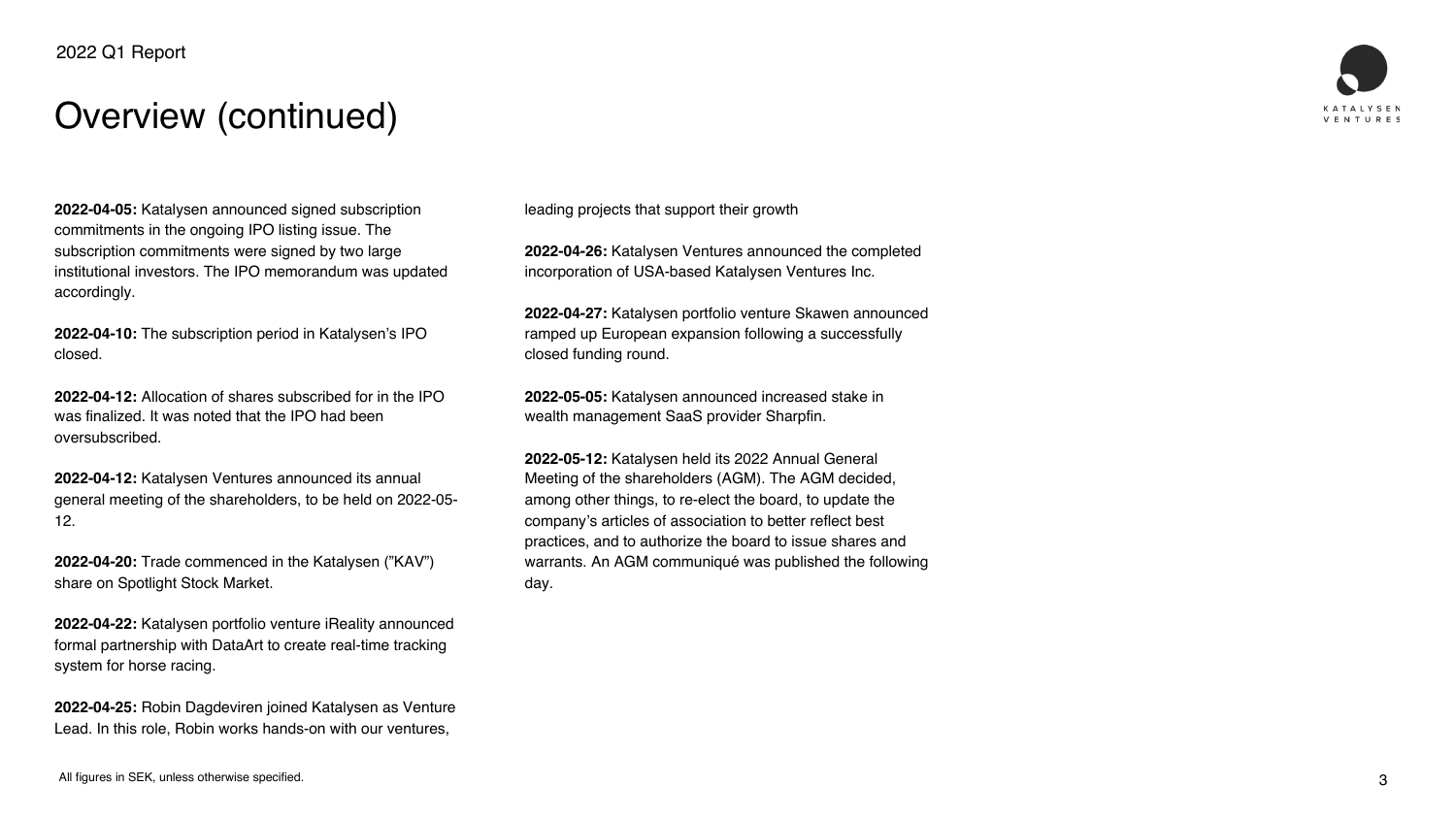## Traditional KPIs

4

| 2021-01-01<br>2021-12-31 | 2021-01-01<br>2021-03-31 |
|--------------------------|--------------------------|
| 6 783                    | 986                      |
| $-6669$                  | $-1233$                  |
| 84 145                   | 49 259                   |
| 97,2%                    | 90,7%                    |
| -1,41                    | $-310$                   |
| 4 714 324                | $3.981*$                 |



| Key figures (parent company + subsidiaries (Thousands)) | 2022-01-01<br>2022-03-31 | 2021-01-01<br>2021-03-31 | 2021-01-01<br>2021-12-31 |
|---------------------------------------------------------|--------------------------|--------------------------|--------------------------|
| Net sales                                               | 632                      | 986                      | 6 783                    |
| Profit after financial items                            | $-3150$                  | $-1233$                  | -6 669                   |
| Balance sheet total                                     | 90 073                   | 49 259                   | 84 145                   |
| Solidity                                                | $97,2\%$                 | 90.7%                    | 97,2%                    |
| Earnings per share                                      | $-0.62$                  | $-310$                   | -1.41                    |
| Number of outstanding shares                            | 5 081 865                | $3.981*$                 | 14 324                   |

All figures in Section figures in Section 1980, the specified specified. \*Note: A share split was registered during the Q3 2021 period, splitting 1 share into 1000. See section "notes" for key figure definitions. All figures in SEK, unless otherwise specified.



| <b>Key figures (parent company (Thousands))</b> | 2022-01-01<br>2022-03-31 | 2021-01-01<br>2021-03-31 | 2021-01-01<br>2021-12-31 |
|-------------------------------------------------|--------------------------|--------------------------|--------------------------|
| Net sales                                       | 632                      |                          | 6783                     |
| Profit after financial items                    | -2 967                   | $-1, 245$                | $-6$ 117                 |
| Balance sheet total                             | 88 698                   | 49 226                   | 82 867                   |
| <b>Solidity</b>                                 | 98,4%                    | 92.0%                    | 98,1%                    |
| Earnings per share                              | $-0.58$                  | -313                     | $-1,30$                  |
| Number of outstanding shares                    | 5 081 865                | 3 981*                   |                          |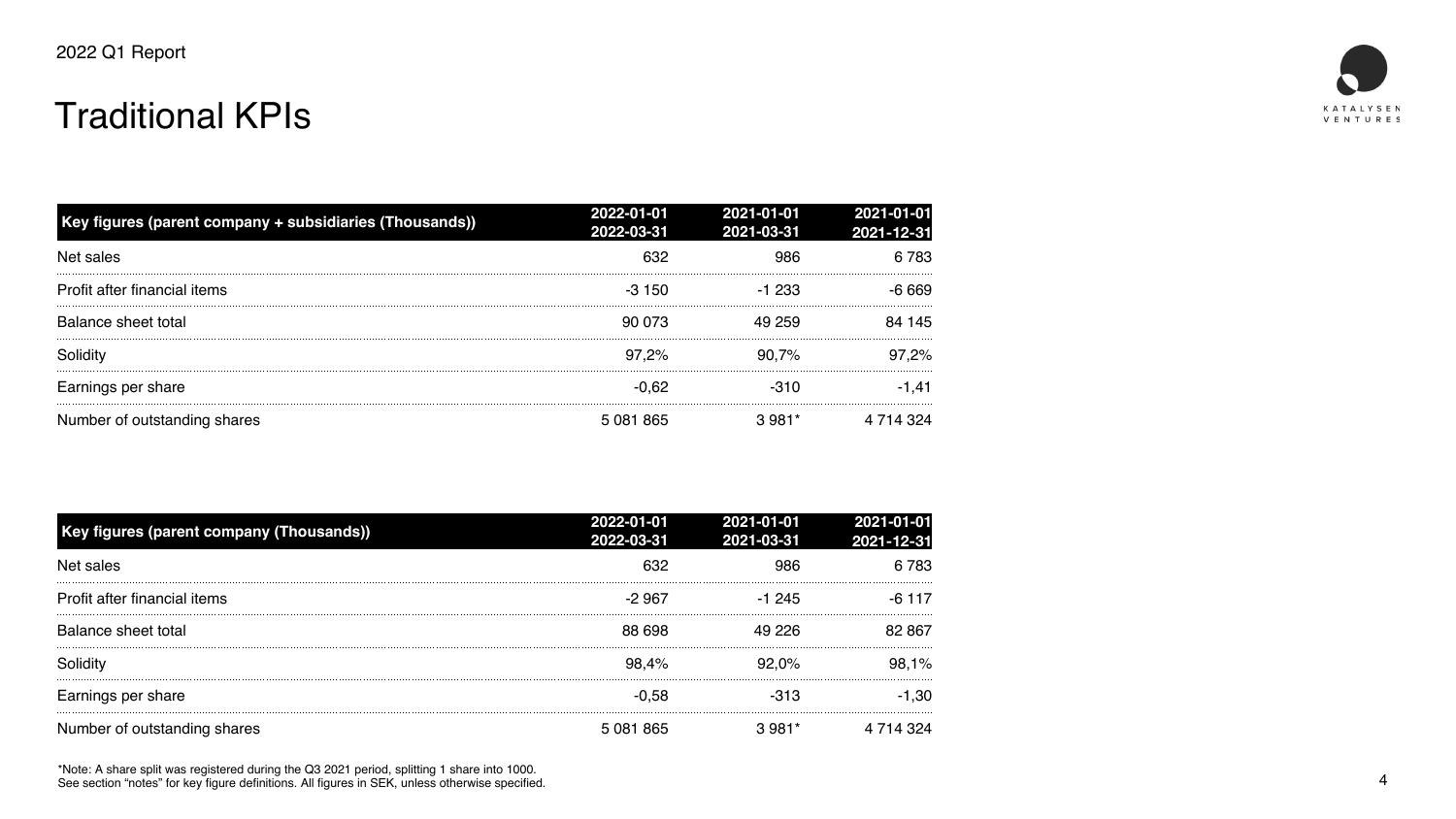

## 4

#### **New clients during the period**

- Skawen
- Med4Cast
- InvitePeople (returning)
- VenturePort (returning)

## Venture development KPIs

11

**Total number of active clients at end of the period**

- Meal Makers
- Swiperoom
- Conexbird
- Manico
- Näktergal
- Flinker
- WebbEss
- Skawen
- Med4Cast
- InvitePeople
- VenturePort

## 195M

**Total calculated market value of Katalysen's portfolio of shares and options**

• This is a 13MSEK increase from 182MSEK at the end of 2021 Q4



## 5.6%

**Quarterly portfolio growth excluding new cash invested during the period**

- Annual growth target: 30%
- Corresponding quarterly growth target: 7%
- 2.8MSEK in cash was invested into shares and options
- Excluding cash invested, the portfolio grew from 182MSEK to 192.2MSEK

## 5.4M

**Value added to the portfolio from new shares and options obtained via non-cash investments during the period**

## 0M

**Value extracted through exits or partial exits during the period**

• 2022 partial exit goal: minimum 25 MSEK

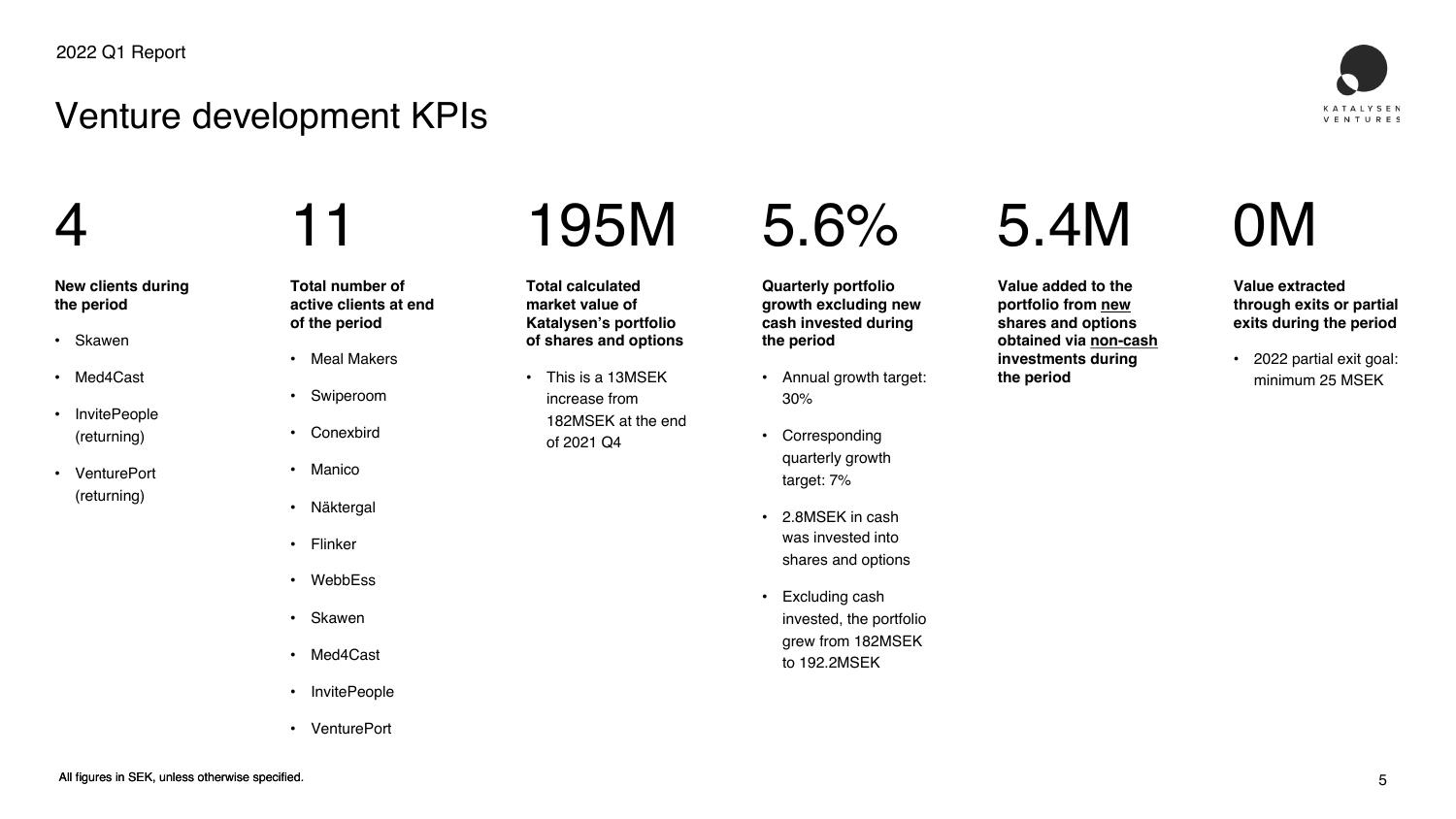

### Management report





#### **Bull or bear, a good venture developer can always create value**

As we write this, we have the privilege of knowing more than we did at the end of March. Since Q1 came to an end, Katalysen has become a listed company, our team has been further strengthened, we have adapted a new set of goals for the rest of 2022, and global markets have taken a definitive turn for the worse in the wake of inflation, the ongoing pandemic and the tragedy unfolding in Ukraine.

For many younger people, this may be the first time in their professional lives that they actually experience a market deep in the red. For those of us who have been around a bit longer (a mixed blessing!) we recognize this long-term market behaviour, and also know that "winners" can be created in bull- as well as bear-markets. The key is to (1) remain agile and opportunistic, to (2) keep your finances in good order, and to (3) plan long-term. Also, importantly, to (4) surround yourself with genuinely skilled people who are motivated to go that extra mile when circumstances require (such as these).

(1) It can be argued that the value of a good venture developer is higher in times such as these. Our work has always revolved around solving problems, to remove obstacles between ideas, implementation, and results. This almost always requires solutions that are rational, and based on real-world conditions. We dare to claim that we are good at solving problems, and in a world where problems are seemingly becoming more by the day, both micro and macro, an opportunistic venture developer can create a lot of value for clients and itself.

However, and importantly, being opportunistic is not an excuse to be rash. We like to tackle challenges step-by-step, to let things grow organically. A little bit slower often means a little bit









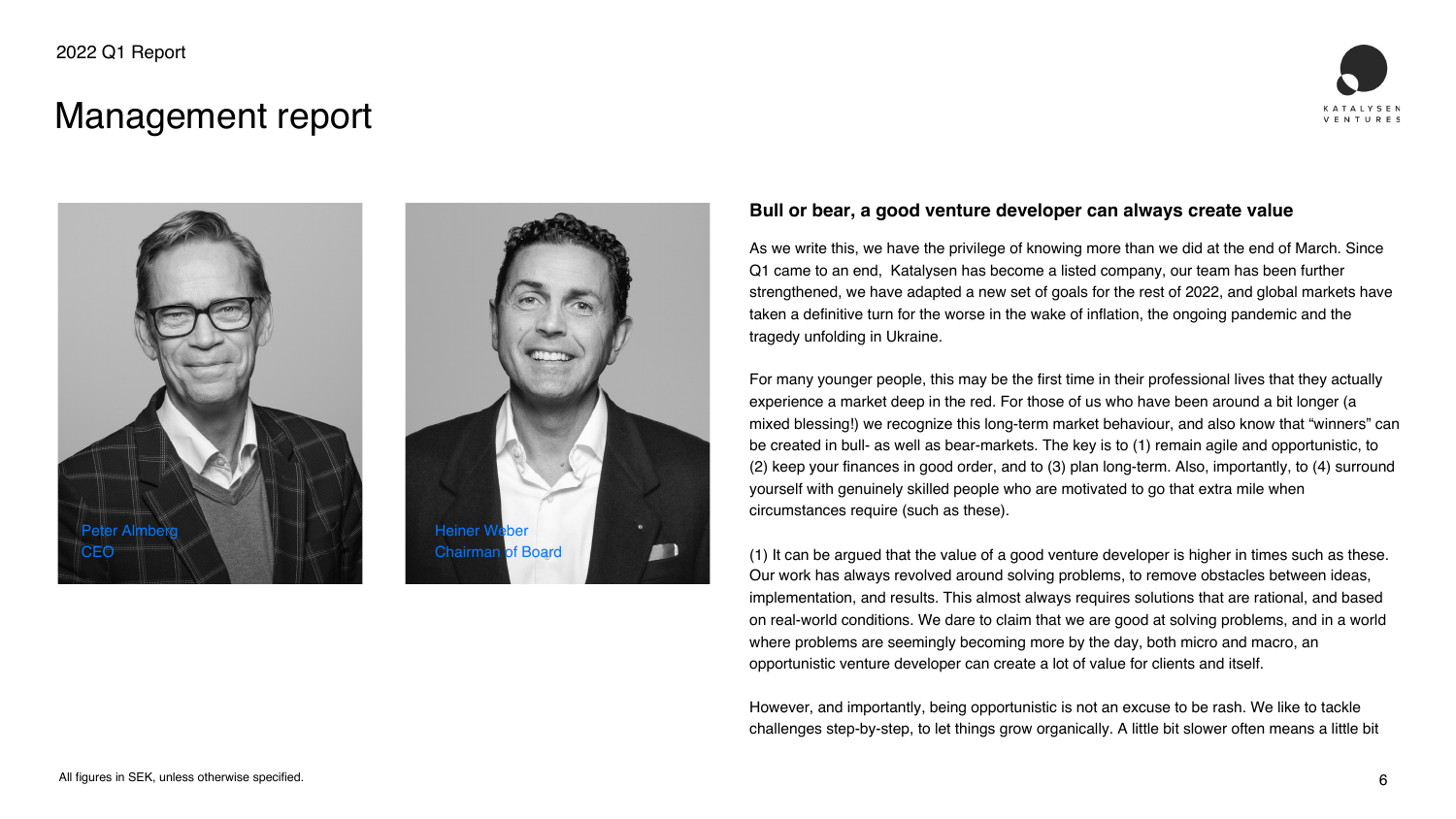All figures in SEK, unless otherwise specified.



### Management report



*Above: Figure 1*

Profit to distribute and re-invest









Assets being sold by Katalysen

Assets appreciating in value

Smart venture development



more sustainable. One must strike a balance and respect the fact that lower valuations and less access to venture capital provides both opportunities and challenges for us and our portfolio.

(2) Keeping one's house in order is always valuable, but perhaps more so in times such as these. While we have noted that the venture developer model provides opportunities in both bull- and bear-markets, we can also note that Katalysen has a low exposure towards increasing interest rates. This is because we obtain leverage in our investments via our options-model, not by borrowing funds that we in-turn invest. It is also worth noting that borrowing funds is not how our portfolio is funded. This quarter, we have also moved away completely from more theoretical valuation methods, to instead only use "Last Paid Price" and "Berkus-Scorecards" to value the portfolio. This move was begun in Q4 2021, and is now completed with approximately 80% of the portfolio being valued with "Last Paid Price" at the end of Q1 2022. An added benefit of this move is that it makes our operations easier to understand for retail investors who want exposure towards the often hard-toaccess early-stage segment.

(3) This spring we sat down with eight of our venture developers in Stockholm to reflect on our goals for the rest of 2022, and how to best achieve them. Central to this discussion was to "keep our eyes on the prize". In our case, the prize is for Katalysen to create and extract more value that can be returned to shareholders and/or be reinvested in more ventures.

Much work was done during 2021 and the first quarter of 2022 when it comes to building the long-term infrastructure that will help Katalysen thrive in the long run. This work was concentrated on 1) strengthening the brand 2) ensuring we

can sign more lucrative client agreements, and 3) sharpening our venture developer skills. As a result, we feel confident that we have proven the value of our model towards early-stage ventures, as is evident in the influx of new client agreements from both new and returning ventures during Q1.

However, much work remains to be done (see figure 2 on the next page for a brief summary of our focus areas for the rest of 2022). We must leverage our brand to ensure that the majority of early-stage ventures and early-stage investors in Sweden are aware of Katalysen Ventures. As a listed company, we have a fantastic opportunity to present Katalysen as the best way to gain a diversified exposure to the early-stage segment and additionally with an optimized risk reward profile. Anna Koponen, previously Head of Marketing and Communications at a Finnish VC firm Innovestor, will lead this effort.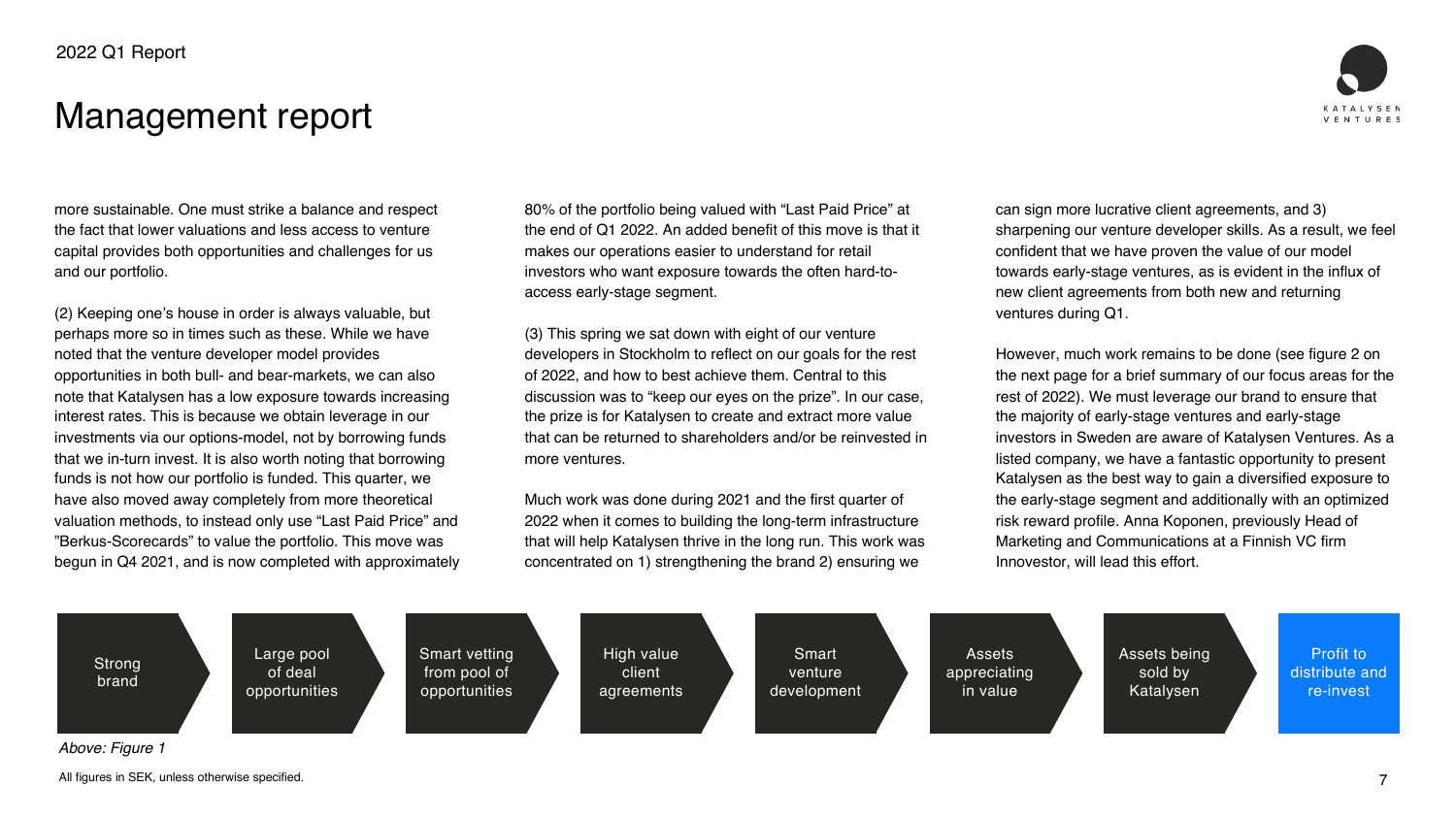

For the rest of 2022 we will also undertake several efforts to become an ever-better venture developer, including leveraging our newly formed bridges to the US and India, involving our world-class advisors more closely in the venture development work, launching a new creative offering, and establishing a dedicated team to help manage Co-Investment opportunities in our network.

Finally, we are determined on providing an irrefutable proof of the value we can extract from our activity. We will do this by partially exiting one or several of our portfolio assets. Taken together, we are confident that we will be able to confidently claim to be Sweden's leading venture developer by the end of the year, and to be able to demonstrate the value creation for our shareholders, venture clients and coinvestors alike.

(4) The fact that we obtain such strong returns on our expertise means that it is exceptionally rational for a venture developer like Katalysen to carefully build and nurture the team. It is important for us to continuously work on the company's environment and spirit so that we can attract and keep top-talent.

While we are optimistic about the future, one should remember that we are currently witnessing market trends that haven't been seen since the early 90s. The two largest positions in our portfolio are the B2B payments platform Payer and hybrid event platform InvitePeople. Both of these ventures are currently in the process of planning larger, future funding rounds with investment banks. These processes will, however, as a result of the current market situation take longer than originally estimated. We do expect these future transactions to take place at valuations that are at least 2X those at the end of Q1.

How do we see the future, what is our vision? We foresee the economic landscape evolving into a structure of competing clusters of collaborating companies. We believe that smaller companies can adapt faster and will therefore take terrain from the large incumbents. We foresee a massive generational shift in the economy that favours agile, innovative and execution focussed players, of which the early-stage company is an important part. Consequently, we will experience an ever-growing importance of the earlystage company. We also see a happier world, because people in general are happier working for smaller companies, where corporate politics are irrelevant, but creativity, inclusiveness, and diversity prime and where people's individual contribution count.

Katalysen's mission is to help early-stage companies to find their strengths, build on them, improve their execution capabilities and to become attractive investment opportunities. Katalysen sees its mission to be a guide for early-stage companies through the valley of despair to the break-through and take-off. And because value is created fastest at the beginning of the life of a company, Katalysen

will be able to create massive value for its shareholders by its unique business model that keeps a part of the upside of the companies we work with. And, contributing as a venture developer to our vision of a new agile economy where the early-stage company has more influence, we strive to make the world a better place.

Yours Sincerely, Peter Almberg & Heiner Weber

### Management report









#### *Below: Figure 2 – summary of focus areas for rest of 2022*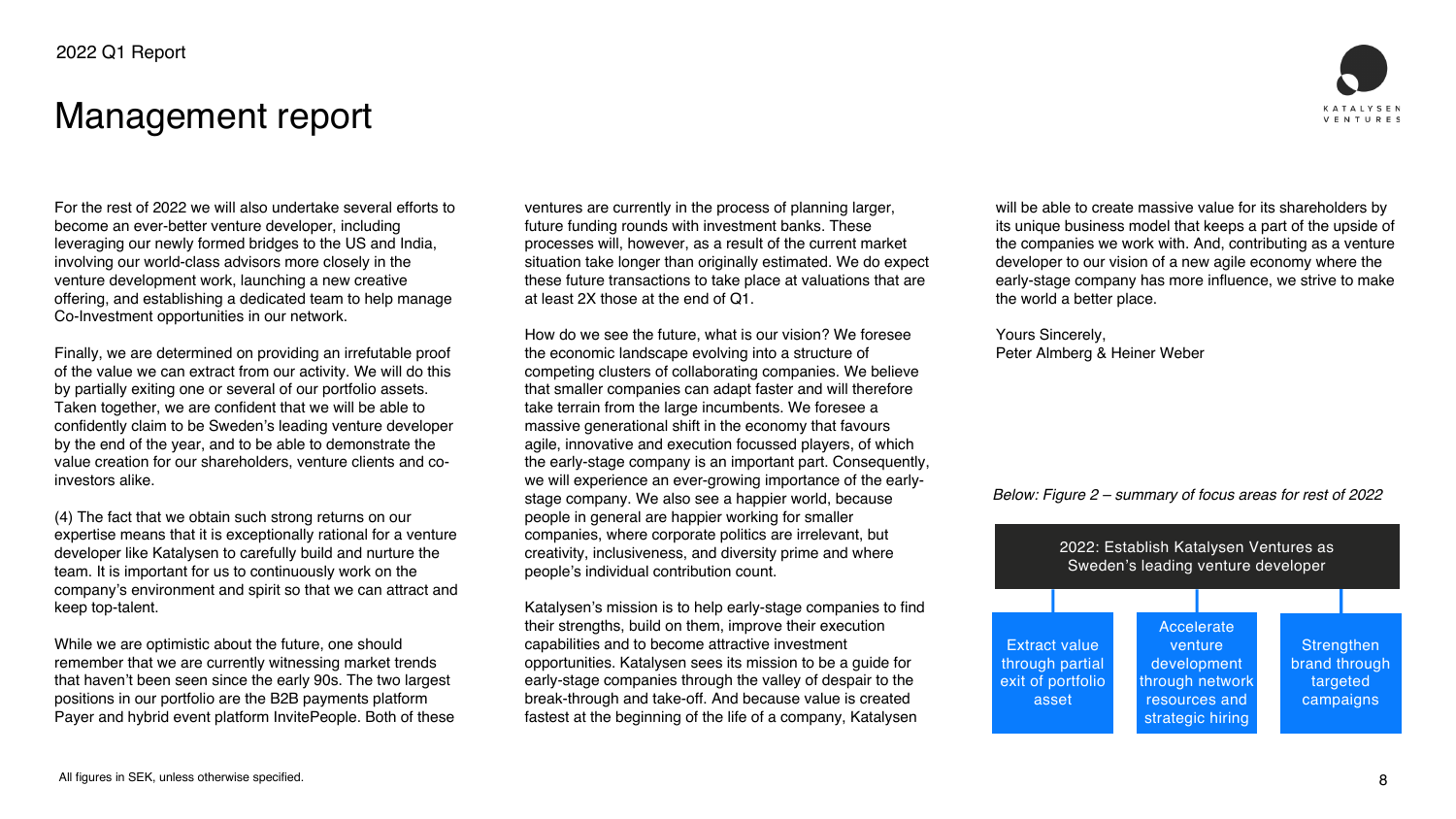



### The venture developer model







#### **1. Partnership Formed**

We contribute execution capabilities and expertise over two years in return for longterm options (warrants). This creates strong alignment of interest, high transparency & is sustainable for the venture since no cash is required. The above is a unique deal that most investors never get to do.

We actively reduce risk in the venture by adding expertise from our in-house team of hands-on venture developers and from our global network. This increases the chance of success for the venture and reduces the risk for other investors in the venture.

#### **2. Expertise Invested**

#### **3. Cash Invested**

The first 6 months of a partnership can be seen as a "continuous DD process". After this intense period, we often help the venture locate financial capital. We may also decide to invest cash ourselves.



#### **4. Venture Joins Portfolio**

Upon contract completion, the venture becomes a part of Katalysen's portfolio. Options give us increased leverage, meaning that ventures with a 3X value increase can become 12X returns-oninvestment for us.





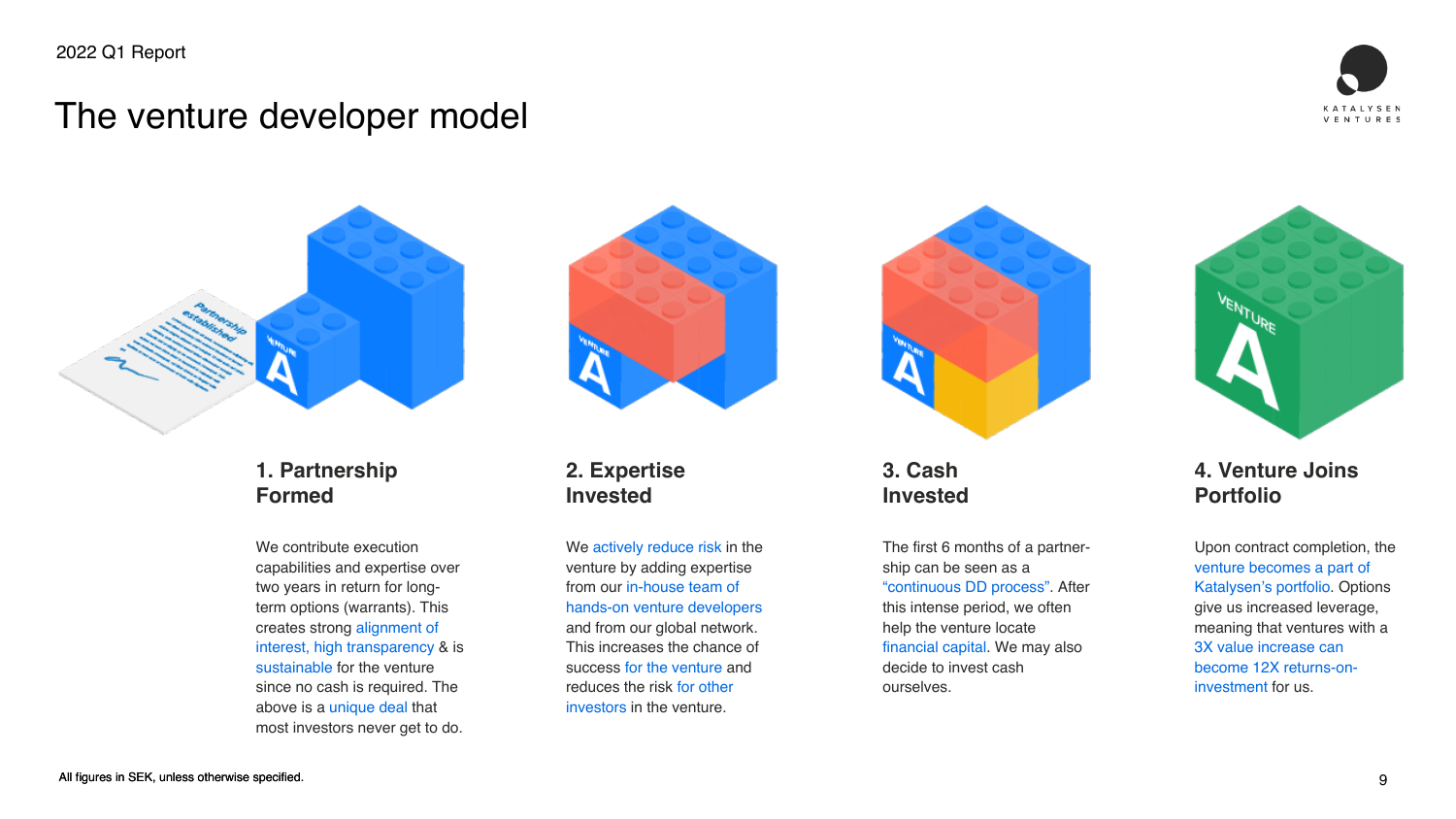

Other digital 47 %<br>platforms

### Resulting portfolio

Fintech  $46\%$ 

| Payer FS AB             | Software for B2B payments                                                          | <b>Matchmeeting AB</b>     |  |
|-------------------------|------------------------------------------------------------------------------------|----------------------------|--|
| Näktergal AB            | Software for issuing of digital mortgages                                          | <b>iReality AB</b>         |  |
| Omnione S.A.            | Software for Banking-as-a-Service                                                  | <b>Alaco Analytics Ltd</b> |  |
| <b>Flinker AB</b>       | Software for more efficient leasing<br>solutions                                   | <b>OptiMobile AB</b>       |  |
| <b>Sharpfin AB</b>      | Software for more efficient asset<br>management                                    | <b>Meal Makers AB</b>      |  |
| <b>Annie Stacks Inc</b> | App providing personalized financial<br>advice                                     | <b>Swiperoom AB</b>        |  |
| Eucaps AB               | Platform for Pan-EU trading of listed<br><b>European SMEs</b>                      | Alta Gradus AB             |  |
| Conser S.A.             | <b>Rating tool for ESG investors</b>                                               | Conexbird O.Y.             |  |
| <b>VenturePort AB</b>   | <b>Platform offering Investor Relations-as-a-</b><br>Service for private companies | BeeMed S.A.                |  |
|                         |                                                                                    |                            |  |

Platform for hybrid events (known as InvitePeople) Platform for generating brand new sports data Platform for digital asset due diligence Platform for cloud-based calling Platform for trade between food producers Platform for the Swedish homeecosystem Platform for affordable cybersafety for SMEs Platform for brand new shipping data Educational platform for medical professionals WebbEss AB Platform offering website-as-aservice solution for SMEs

## **Other digital**

Other 7 %

| <b>Manico AB</b>         | New digital/physical educational<br>tools                              |
|--------------------------|------------------------------------------------------------------------|
| Vironova AB              | Hardware and software for analysis<br>of nano-particles                |
| <b>PRFKT Rights AB</b>   | Full-service record label led<br>industry legends                      |
| <b>XTZ Group AB</b>      | Premium speaker solutions at<br>competitive prices                     |
| <b>Skawen Holding AB</b> | Smart, sustainable, and healthy<br>indoor air solutions and technology |
| Med4Cast S.A.            | New AI diagnostics solutions built<br>on unique, real-world data       |





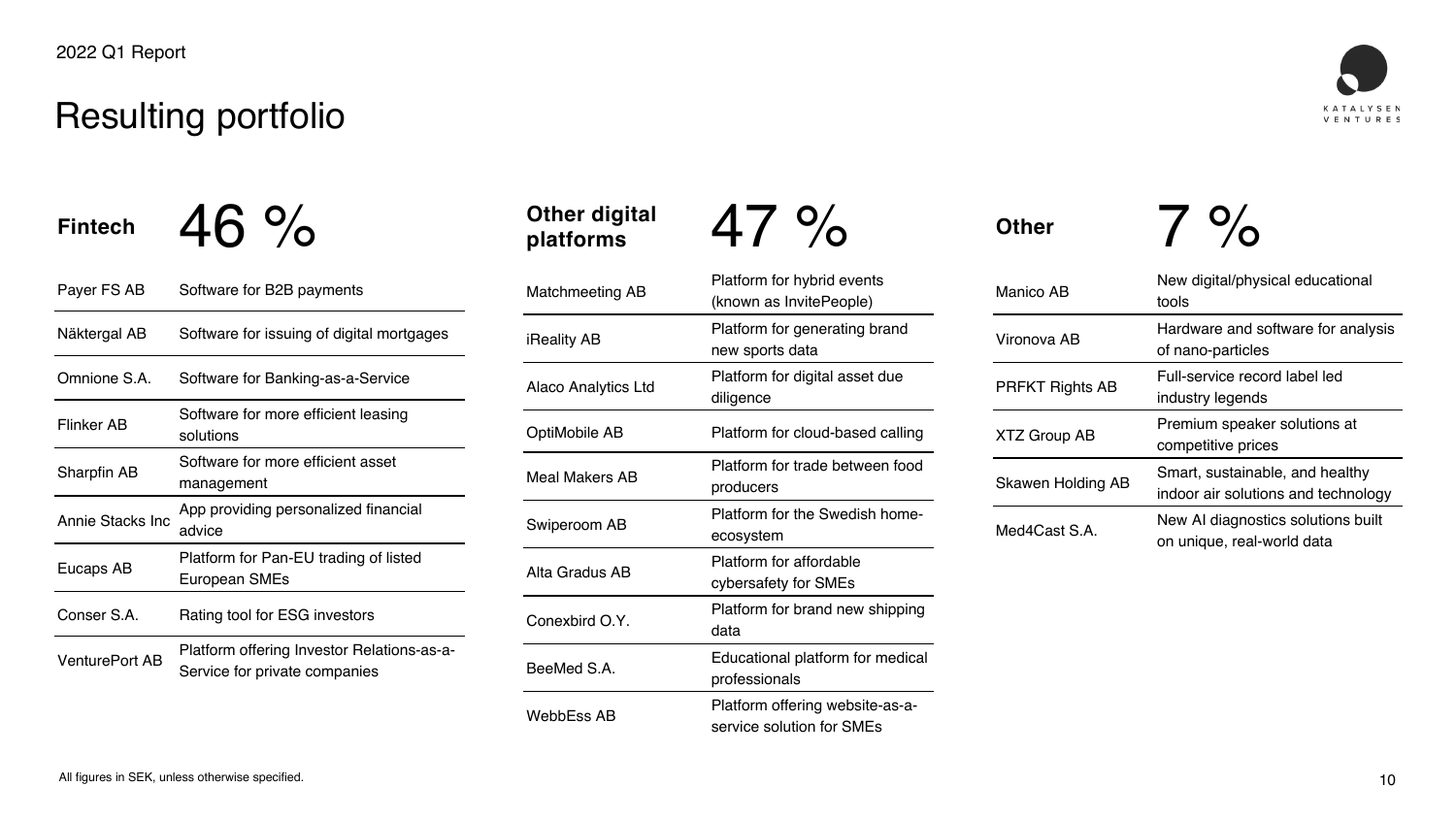

#### All figures in SEK, unless otherwise specified.

## Group\* income statement

\*Parent + Subsidiaries

|                                                                      | Q1 2022      | Q1 2021      | 2021        |
|----------------------------------------------------------------------|--------------|--------------|-------------|
| Net sales                                                            | 631 729      | 986 282      | 6782708     |
| Other operating income                                               | 2 2 5 1      | 786          | 27 177      |
| <b>Sum</b>                                                           | 633 980      | 987067       | 6809885     |
| <b>Operating expenses</b>                                            |              |              |             |
| Other external expenses                                              | $-2000216$   | $-1032106$   | -6 081 120  |
| <b>Personnel costs</b>                                               | -1 741 437   | $-1$ 193 883 | $-5182851$  |
| Depreciation and write-downs of tangible and intangible fixed assets | $-57,402$    | $-57402$     | $-241584$   |
| Impairment of current assets in addition to normal impairment losses | $\Omega$     | $\Omega$     | $-50004$    |
| Other operating expenses                                             | $-16104$     | $\Omega$     | $\Omega$    |
| <b>Sum</b>                                                           | -3 815 158   | -2 283 391   | -11 555 559 |
| <b>Operating profit</b>                                              | -3 181 178   | -1 296 323   | -4 745 674  |
| <b>Profit from financial items</b>                                   |              |              |             |
| Profit from other securities and receivables that are fixed assets   |              | 60 853       | -1 981 526  |
| Other interest income and similar items                              | 31 0 28      | 4 3 1 5      | 67 736      |
| Interest expenses and similar income items                           | $-311$       | $-2119$      | $-9152$     |
| <b>Sum</b>                                                           | 30 717       | 63 049       | -1 922 942  |
| <b>Profit after financial items</b>                                  | $-3$ 150 461 | -1 233 274   | -6 668 616  |
| Year-end appropriations                                              | $\Omega$     | -28 982      | -40 719     |
| <b>Profit before tax</b>                                             | -3 150 461   | $-1$ 262 257 | -6 709 335  |
| Tax on profit for the period                                         | 607          |              | -103        |
| <b>Result for the period</b>                                         | $-3$ 149 854 | $-1$ 262 257 | -6 709 439  |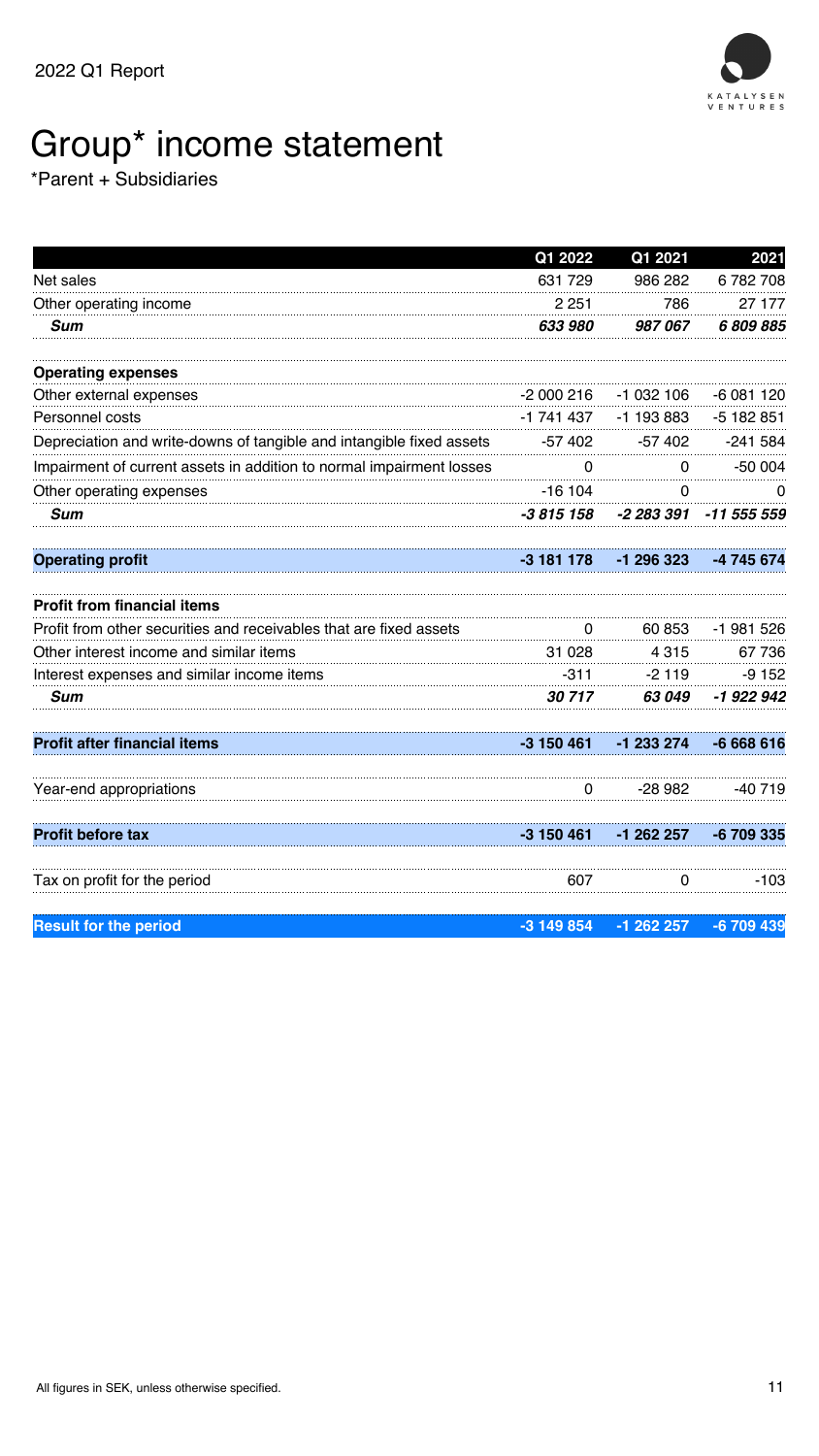

#### All figures in SEK, unless otherwise specified.

| <b>ASSETS</b>                                                             | 2022-03-31             | 2021-03-31             | $2021 - 12 - 31$          |
|---------------------------------------------------------------------------|------------------------|------------------------|---------------------------|
| <b>Subscribed but unpaid capital</b>                                      | O                      | O                      | 2 049 984                 |
| <b>Fixed assets</b>                                                       |                        |                        |                           |
| Intangible fixed assets                                                   |                        |                        |                           |
| Capitalized expenses for development work and similar work<br><b>Sum</b>  | 1 315 451<br>1 315 451 | 1 033 198<br>1 033 198 | 861 000<br><i>861 000</i> |
|                                                                           |                        |                        |                           |
| <b>Tangible fixed assets</b>                                              |                        |                        |                           |
| Equipment, tools and installations<br><b>Sum</b>                          | 279 802<br>279 802     | 288 215<br>288 215     | 279 017<br>279 017        |
|                                                                           |                        |                        |                           |
| <b>Financial assets</b>                                                   |                        |                        |                           |
| Participations in associated companies and jointly controlled             |                        |                        |                           |
| companies<br>Receivables from associated companies and jointly controlled | 11 212 801             | 10 240 301             | 11 212 801                |
| companies                                                                 | 614 543                | 407 474                | 413 640                   |
| Other long-term securities                                                | 61 591 600             | 31 189 688             | 58 853 414                |
| Other long-term receivables                                               | 2 256 249              | 482 100                | 1 991 263                 |
| <b>Sum</b>                                                                | 75 675 193             | 42 319 562             | 72 471 118                |
| <b>Total fixed assets</b>                                                 | 77 270 446             | 43 640 975             | 73 611 136                |
|                                                                           |                        |                        |                           |
| <b>Current assets</b><br><b>Receivables</b>                               |                        |                        |                           |
| Accounts receivable                                                       | 1 452 444              | 2 253 366              | 1 177 944                 |
| Claims on related parties                                                 | O                      | 2 7 7 0                | 8 4 4 5                   |
| <b>Current tax assets</b><br>Other receivables                            | 122 976<br>1 148 737   | 122 976<br>758 026     | 96 624<br>1 038 508       |
| Prepayments and accrued income                                            | 915 291                | 304 377                | 806 190                   |
| <b>Sum</b>                                                                | 3 639 448              | 3 441 514              | 3 127 712                 |
|                                                                           |                        |                        |                           |
| Cash and bank balances                                                    | 9 163 400              | 2 176 865              | 5 356 490                 |
| <b>Total current assets</b>                                               | 12 802 848             | 5 618 380              | 8 484 202                 |
| <b>TOTAL ASSETS</b>                                                       | 90 073 294             | 49 259 355             | 84 145 322                |
| <b>EQUITY AND LIABILITIES</b>                                             | 2022-03-31             | 2021-03-31             | 2021-12-31                |
| <b>Equity</b>                                                             |                        |                        |                           |
| <b>Restricted equity</b>                                                  |                        |                        |                           |
| Share capital<br>Unregistered share capital                               | 660 642<br>O           | 398 100<br>O           | 612862<br>19 771          |
| <b>Sum</b>                                                                | 660 642                | 398 100                | 632 633                   |
|                                                                           |                        |                        |                           |
| <b>Unrestricted equity</b>                                                |                        |                        |                           |
| <b>Sum</b>                                                                | 86 072 719             | 44 097 927             | 80 256 059                |
| Equity attributable to the parent company's shareholders                  | 86 733 361             | 44 496 027             | 80 888 692                |
| Possession without controlling influence                                  | 851 516                | 191 142                | 930 364                   |
| <b>Total equity</b>                                                       | 87 584 878             | 44 687 168             | 81 819 055                |
|                                                                           |                        |                        |                           |
| <b>Long-term liabilities</b>                                              |                        |                        |                           |
| Other debts                                                               | 194 401                | 179 715                | 191 035                   |
| <b>Total long-term liabilities</b>                                        | 194 401                | 179 715                | 191 035                   |
| <b>Current liabilities</b>                                                |                        |                        |                           |
| Accounts payable                                                          | 1 081 594              | 492 972                | 663 155                   |
| Other debts                                                               | 301 352                | 711 733                | 521 485                   |
| Accrued expenses and prepaid income                                       | 911 070                | 3 187 767              | 950 591                   |
| <b>Total short-term liabilities</b>                                       | 2 294 016              | 4 392 472              | 2 135 232                 |
| <b>TOTAL EQUITY AND LIABILITIES</b>                                       | 90 073 294             | 49 259 355             | 84 145 322                |

## Group\* balance sheet

\*Parent + Subsidiaries

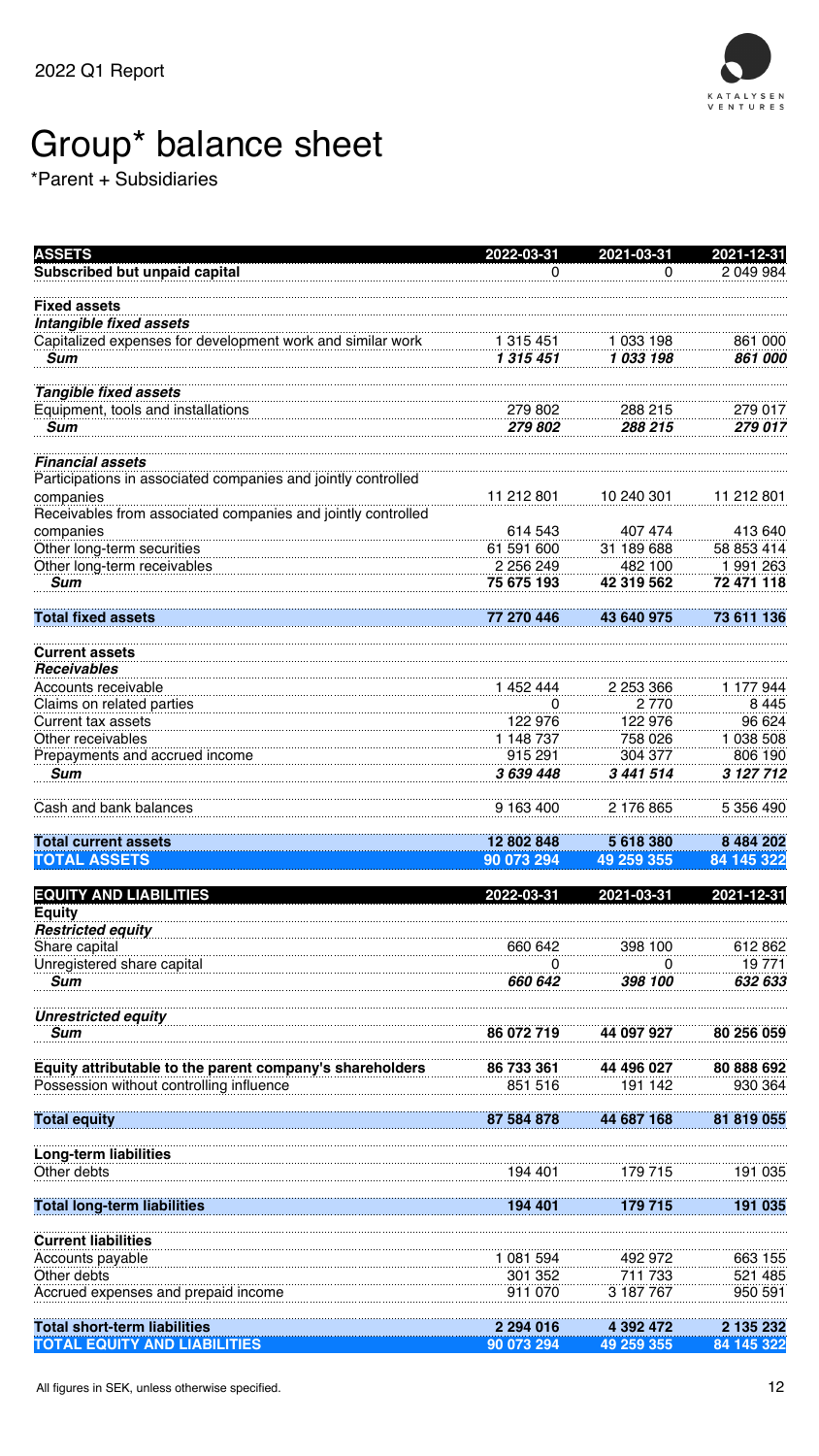

## Group\* change in equity

\*Parent + Subsidiaries



|                                     | <b>Share</b><br>capital | Unregistered<br>share capital | <b>Other</b><br>contributed<br>capital | <b>Accumulated</b><br>exchange rate<br>difference | <b>Balanced</b><br>result | <b>Total</b> | <b>Possession</b><br>without<br>controlling<br>influence | <b>Total</b> |
|-------------------------------------|-------------------------|-------------------------------|----------------------------------------|---------------------------------------------------|---------------------------|--------------|----------------------------------------------------------|--------------|
| <b>Opening balance 2021-01-01</b>   | 398 100                 |                               | 53 439 697                             | $-2400$                                           | -8 094 962                | 45 740 435   | 203 731                                                  | 45 944 166   |
| The result of the period            |                         |                               |                                        |                                                   | -1 249 667                | -1 249 667   | -12 590                                                  | -1 262 257   |
| <b>Equity 2021-03-31</b>            | 398 100                 | $\bf{0}$                      | 53 439 697                             | 2 859                                             | -9 344 629                | 44 496 026   | 191 142                                                  | 44 687 168   |
| <b>Opening balance 2021-01-01</b>   | 398 100                 |                               | 53 439 697                             | -2 400                                            | -8 094 962                | 45 740 435   | 203 731                                                  | 45 944 166   |
| <b>Rights issue</b>                 | 95 332                  |                               | 33 914 220                             |                                                   | 1 720 000                 | 35 729 552   |                                                          | 35 729 552   |
| <b>Issues attributable to issue</b> |                         |                               | -439 068                               |                                                   |                           | -439 068     |                                                          | -439 068     |
| <b>Bonus issue</b>                  | 119 430                 |                               |                                        |                                                   | -119 430                  |              |                                                          |              |
| Ongoing new issues                  |                         | 19 771                        | 7 280 213                              |                                                   |                           | 7 299 984    |                                                          | 7 299 984    |
| Results for the year                |                         |                               |                                        |                                                   | -6 588 641                | $-6588641$   | -120 798                                                 | -6709439     |
| <b>Equity 2021-12-31</b>            | 612862                  |                               | 94 195 062                             | -8 540                                            | -13 930 463               | 80 888 692   | 930 363                                                  | 31 819 056   |
| Rights issue                        | 78C                     | -19                           | 8 891 951                              |                                                   |                           | 8 919 961    |                                                          | 8919961      |
| The result of the period            |                         |                               |                                        |                                                   | -3 071 007                | -3 071 007   | -78 847                                                  | -3 149 854   |
| <b>Equity 2022-03-31</b>            | 660 642                 | $\mathbf{0}$                  | 103 087 014                            | $-12825$                                          | $-17001470$               | 86 733 361   | 851 516                                                  | 87 584 878   |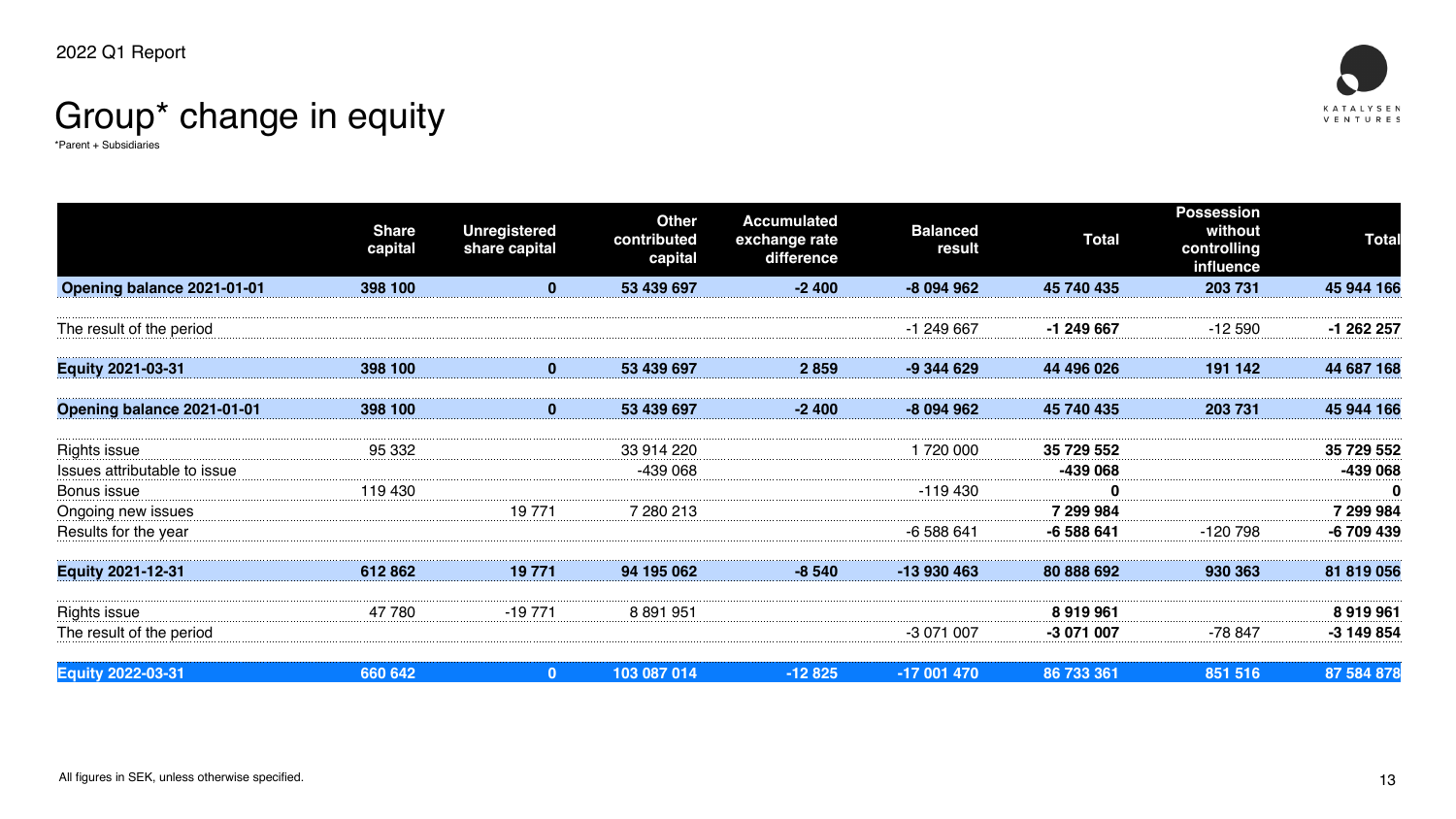

#### All figures in SEK, unless otherwise specified.

## Group\* cash flow statement

\*Parent + Subsidiaries

|                                                          | 2022-01-01 | 2021-01-01   | 2021-01-01              |
|----------------------------------------------------------|------------|--------------|-------------------------|
|                                                          | 2022-03-31 | 2021-03-31   | 2021-12-31<br>12 months |
| The day-to-day operations                                | 3 months   | 3 months     |                         |
| Profit after financial items                             | -3 150 461 | -1 262 257   | -6 709 335              |
| Adjustments for items that are not included in cash flow | 59 344     | 56 616       | 2 378 058               |
| Paid tax                                                 | 607        | $\Omega$     | 27                      |
| Cash flow from operating activities before changes in    |            |              |                         |
| working capital                                          | $-3090510$ | $-1$ 205 640 | -4 331 251              |
| <b>Cash flow from changes in working capital</b>         |            |              |                         |
| Change in accounts receivable                            | $-274,500$ | $-2045066$   | -969 644                |
| Change in current receivables                            | -281 696   | $-104555$    | $-839$ 189              |
| Change in accounts payable                               | 410 879    | $-318$ 173   | $-171935$               |
| Change in current liabilities                            | $-36515$   | 3 012 042    | 571 567                 |
| <b>Cash flow from operating activities</b>               | -3 272 342 | $-661393$    | -5 740 452              |
| <i><b>Investment activities</b></i>                      |            |              |                         |
| Investments in intangible fixed assets                   | $-511853$  |              |                         |
| Investments in financial fixed assets                    | -2 930 275 | $-3314666$   | -34 370 189             |
| The lending business                                     | -450 022   |              | $-3196$ $-1548015$      |
| <b>Cash flow from investing activities</b>               | -3 892 151 | -3 317 862   | -35 918 205             |

#### *Financing activities*

| <b>Rights issue</b>                                       | 10 969 945 |                               | 40 820 484 |
|-----------------------------------------------------------|------------|-------------------------------|------------|
| <b>Cash flow from financing activities</b>                | 10 969 945 |                               | 40 820 484 |
| The period's cash flow                                    |            | 3 805 453 -3 979 255          | -838 173   |
| Cash and cash equivalents at the beginning of the period  |            | 5 358 366 6 155 345 6 155 345 |            |
| Exchange rate difference in cash and cash equivalents     | $-418$     | 75                            | 39 318     |
| <b>Cash and cash equivalents at the end of the period</b> | 9 163 400  | $2\,176\,865$                 | 5 356 491  |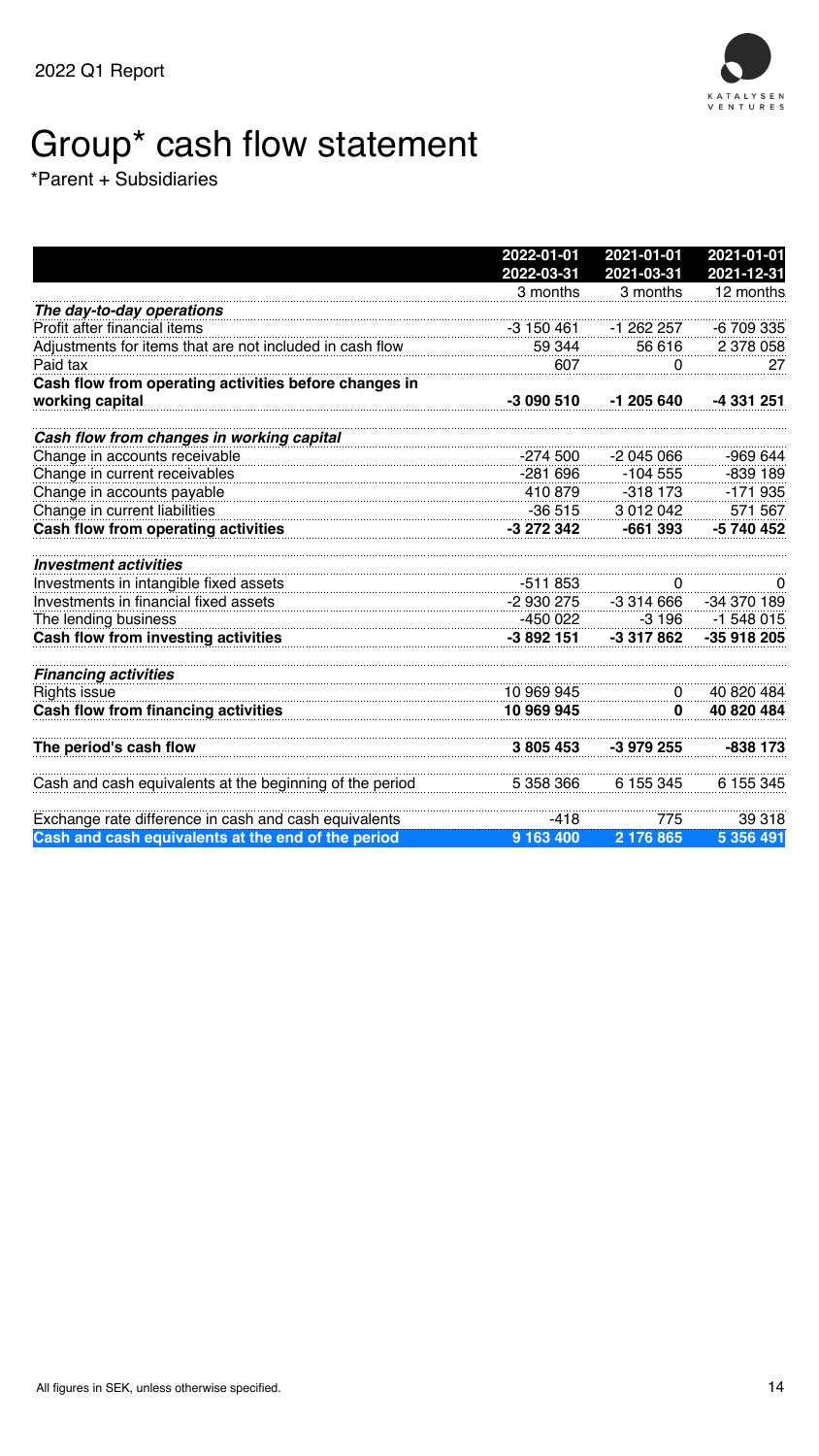

#### All figures in SEK, unless otherwise specified.

## Parent company's income statement



|                                                                      | Q1 2022       | Q1 2021              | 2021        |
|----------------------------------------------------------------------|---------------|----------------------|-------------|
| <b>Net sales</b>                                                     | 631 729       | 986 282              | 6782708     |
| Other operating income                                               | 2 2 5 1       | 786                  | 27 177      |
| <b>Sum</b>                                                           | 633 980       | 987067               | 6809885     |
| <b>Operating expenses</b>                                            |               |                      |             |
| Other external expenses                                              | -2 226 846    | -1 264 106           | -6 434 673  |
| <b>Personnel costs</b>                                               | $-1$ 391 542  | $-1034876$           | -4 538 598  |
| Impairment of current assets in addition to normal impairment losses | O             | $\Omega$             | $-50004$    |
| Other operating expenses                                             | -16 104       | $\Omega$             |             |
| <b>Sum</b>                                                           | -3 634 492    | -2 298 982           | -11 023 275 |
| <b>Operating profit</b>                                              | $-3000512$    | -1 311 915           | -4 213 389  |
| <b>Profit from financial items</b>                                   |               |                      |             |
| Profit from other securities and receivables that are fixed assets   |               | 60 853               | -1 981 526  |
| Other interest income and similar items                              | 33 200        | 6 0 9 6              | 77 794      |
| <b>Sum</b>                                                           | <b>33 200</b> | <b>66 949</b>        | -1 903 732  |
| <b>Profit after financial items</b>                                  |               | $-2967313 - 1244966$ |             |
| Year-end appropriations                                              |               |                      |             |
| <b>Profit before tax</b>                                             | -2 967 313    |                      |             |
| Tax on profit for the period                                         | Ō             | O                    |             |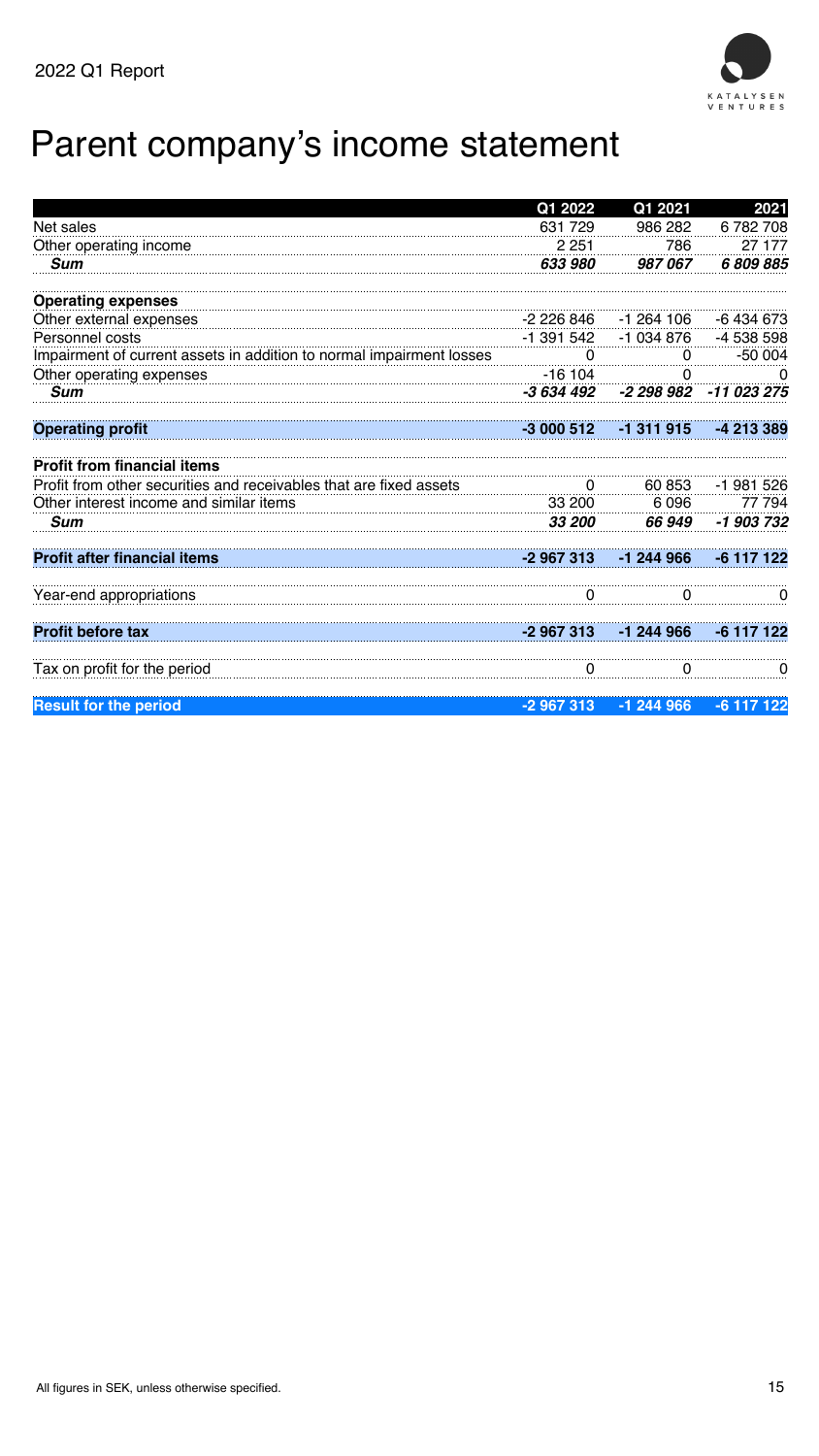



## Parent company's balance sheet



| <b>ASSETS</b>                                      | 2022-03-31               | 2021-03-31           | 2021-12-31               |
|----------------------------------------------------|--------------------------|----------------------|--------------------------|
| <b>Subscribed but unpaid capital</b>               | $\Omega$                 | $\overline{0}$       | 2 049 984                |
| <b>Fixed assets</b>                                |                          |                      |                          |
| <b>Tangible fixed assets</b>                       |                          |                      |                          |
| Equipment, tools and installations                 | 235 500                  | 235 500              | 235 500                  |
| <b>Sum</b>                                         | <i><b>235 500</b></i>    | 235 500              | <i><b>235 500</b></i>    |
| <b>Financial assets</b>                            |                          |                      |                          |
| Shares in group companies                          | 1 764 300                | 1484300              | 1 764 300                |
| Receivables from group companies                   | 408 692                  | 370 120              | 399 611                  |
| Participations in associated companies and jointly |                          |                      |                          |
| controlled companies                               | 10 497 801               | 9 525 301            | 10 497 801               |
| Receivables from associated companies and jointly  |                          |                      |                          |
| controlled companies                               | 614 543                  | 407 474              | 413 640                  |
| Other long-term securities                         | 61 265 572               | 31 004 514           | 58 656 325               |
| Other long-term receivables                        | 2 256 249                | 482 100              | 1 991 263                |
| <b>Sum</b>                                         | 76 807 157               | 43 273 808           | 73 722 940               |
| <b>Total fixed assets</b>                          | 77 042 657               | 43 509 308           | 73 958 440               |
| <b>Current assets</b>                              |                          |                      |                          |
| <b>Receivables</b>                                 |                          |                      |                          |
| Accounts receivable                                | 1 452 444                | 2 253 366            | 1 177 944                |
| Receivables from group companies                   | 660 886                  | 820 886              | 640 886                  |
| Current tax assets                                 | 122 976                  | 122 976              | 96 624                   |
| Other receivables                                  | 717 267                  | 199 797              | 465 046                  |
| Prepayments and accrued income                     | 915 291                  | 276 679              | 775 661                  |
| <b>Sum</b>                                         | 3868864                  | 3 673 704            | <i><b>3 156 161</b></i>  |
| Cash and bank balances                             | 7 786 556                | 2 042 580            | 3 702 253                |
| <b>Total current assets</b>                        | 11 655 420               | 5 716 283            | 6 858 414                |
| <b>TOTAL ASSETS</b>                                | 88 698 077               | 49 225 592           | 82 866 838               |
| <b>EQUITY AND LIABILITIES</b>                      | 2022-03-31               | 2021-03-31           | 2021-12-31               |
| <b>Equity</b>                                      |                          |                      |                          |
| <b>Restricted equity</b>                           |                          |                      |                          |
| Share capital                                      | 660 642                  | 398 100              | 612 862                  |
| Unregistered share capital                         | U                        | $\Omega$             | 19 771                   |
| <b>Sum</b>                                         | 660 642                  | 398 100              | 632 633                  |
| <b>Unrestricted equity</b>                         |                          |                      |                          |
| <b>Sum</b>                                         | <i><b>86 589 737</b></i> | 44 901 319           | <i><b>80 665 098</b></i> |
| Equity attributable to the parent company's        |                          |                      |                          |
| <b>shareholders</b>                                | 87 250 380               | 45 299 419           | 81 297 731               |
| <b>Total equity</b>                                | 87 250 380               | 45 299 419           | 81 297 731               |
| <b>Current liabilities</b>                         |                          |                      |                          |
|                                                    |                          |                      |                          |
| Accounts payable                                   | 361 197                  | 107 797              | 157 892                  |
| Other debts                                        | 175 425<br>911 075       | 634 880<br>3 183 495 | 461 215<br>950 000       |
| Accrued expenses and prepaid income                |                          |                      |                          |
| <b>Fotal short-term liabilities</b>                | 447 697                  | 3 926 173            | 569 107                  |
| <b>TOTAL EQUITY AND LIABILITIES</b>                | 88 698 077               | 49 225 592           | 82 866 838               |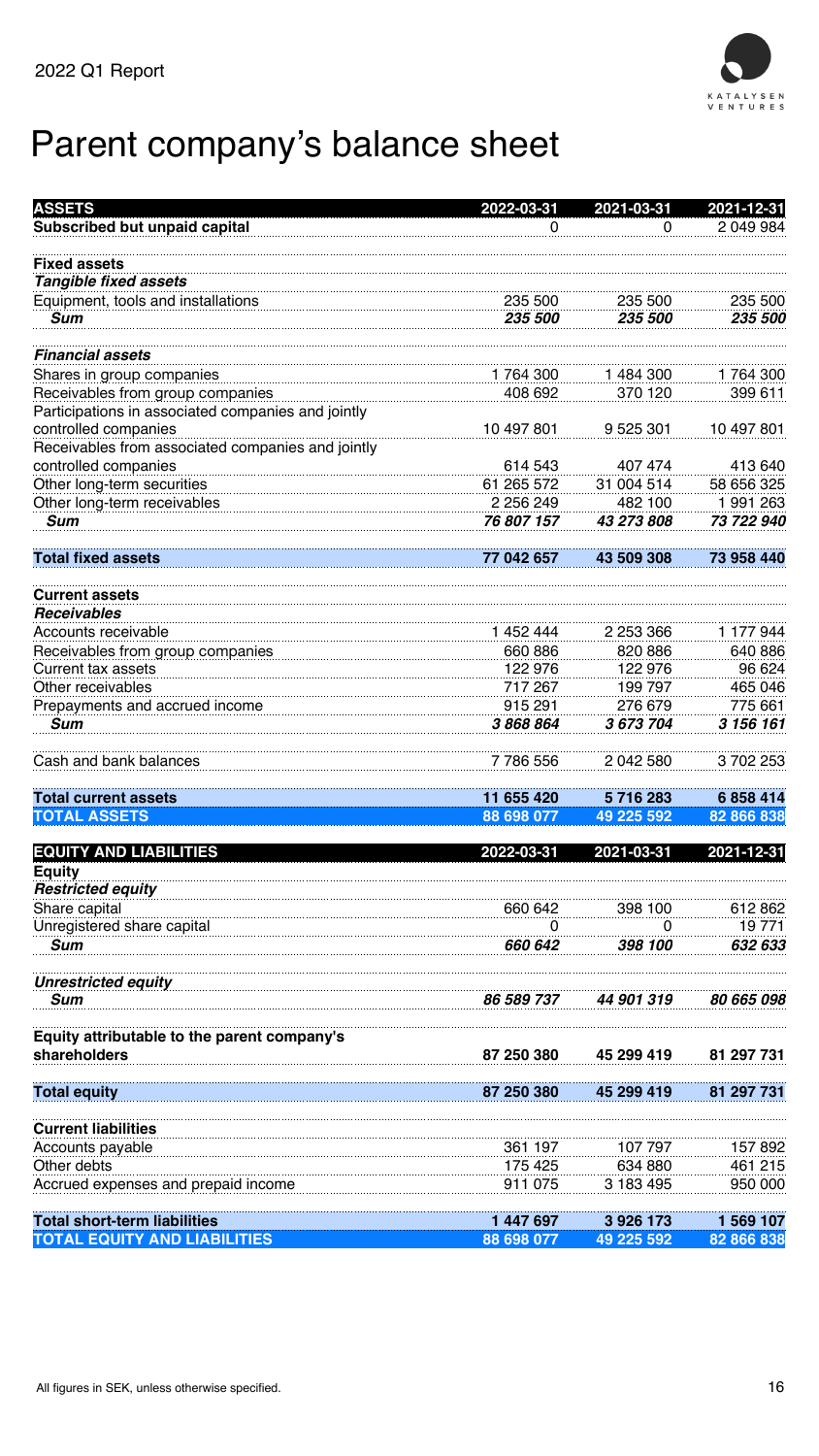

## Parent company's change in equity

\*



|                                     | <b>Share</b><br>capital | <b>Unregistered</b><br>share capital | <b>Other contributed</b><br>capital | <b>Balanced</b><br>result | <b>Total</b>      |
|-------------------------------------|-------------------------|--------------------------------------|-------------------------------------|---------------------------|-------------------|
| <b>Opening balance 2021-01-01</b>   | 398 100                 |                                      | 53 439 697                          | $-7293412$                | 46 544 385        |
| The result of the period            |                         |                                      |                                     | -1 244 966                | -1 244 966        |
|                                     |                         |                                      |                                     |                           |                   |
| <b>Equity 2021-03-31</b>            | 398 100                 |                                      | 53 439 697                          | -8 538 378                | 45 299 419        |
| <b>Opening balance 2021-01-01</b>   | 398 100                 |                                      | 53 439 697                          | -7 293 412                | 46 544 385        |
| <b>Rights issue</b>                 | 95 332                  |                                      | 33 914 220                          |                           | <b>34 009 552</b> |
| <b>Issues attributable to issue</b> |                         |                                      | -439 068                            |                           | -439 068          |
| <b>Bonus issue</b>                  | 119 430                 |                                      |                                     | -119 430                  |                   |
| Ongoing new issues                  |                         | 19 771                               | 280.213                             |                           | <b>299 984</b> '  |
| Results for the year                |                         |                                      |                                     | -6 117 122                | -6 117 122        |
| <b>Equity 2021-12-31</b>            | 61280                   | 10 771<br>19 <i>11</i> 1             | 94 195 062<br>טט טט דע              | -13 529 964               | 81 207 731        |
| Rights issue                        | 47 780                  | -19 771                              | 8 891 951                           |                           | 8919961           |
| The result of the period            |                         |                                      |                                     | -2 967 313                | -2 967 313        |
| <b>Equity 2022-03-31</b>            | 660 642                 | $\Omega$                             | 103 087 014                         | -16 497 276               | 87 250 380        |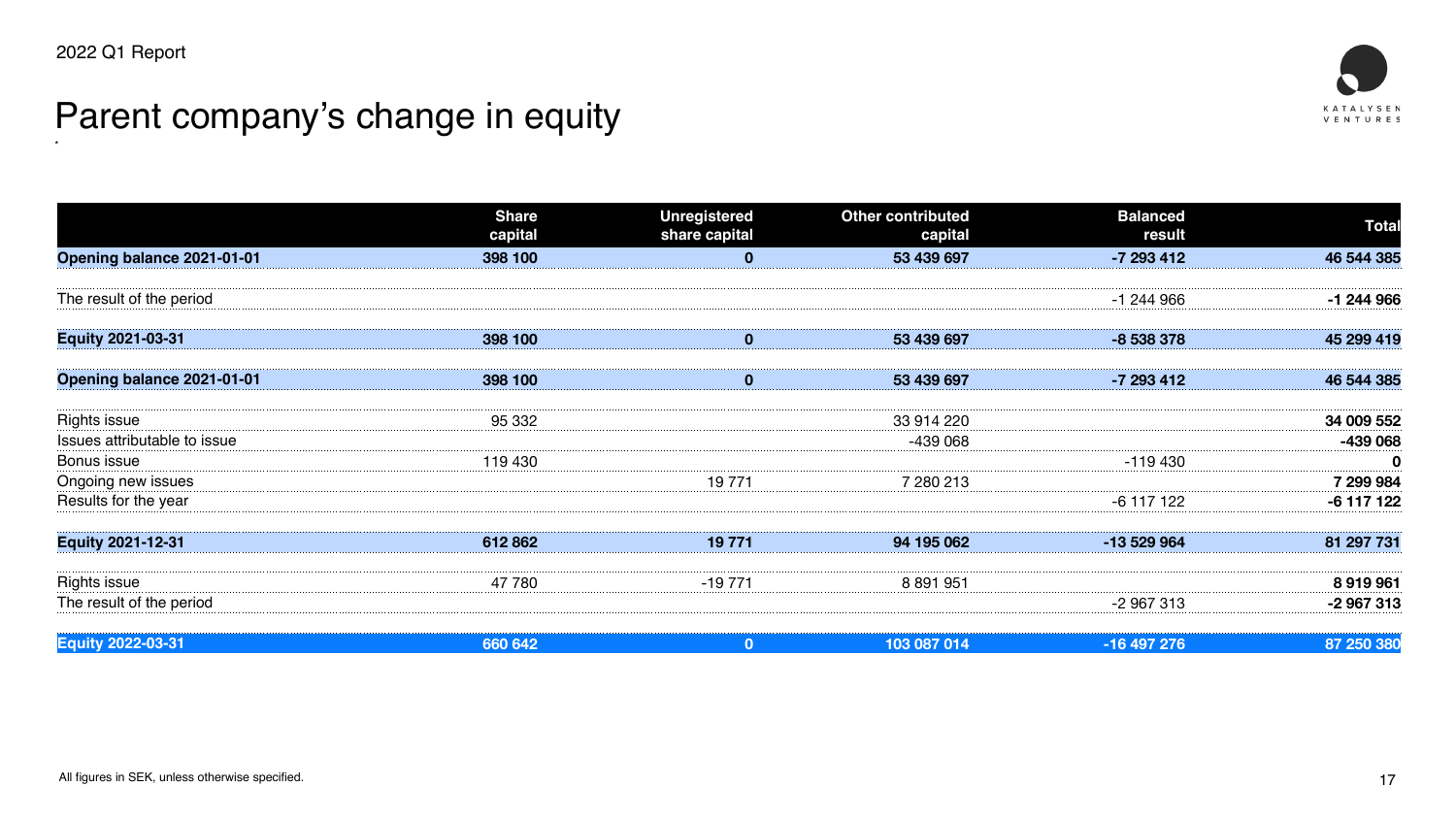



## Parent company's cash flow statement



|                                                                                                                 | 2022-01-01   | 2021-01-01   | 2021-01-01  |
|-----------------------------------------------------------------------------------------------------------------|--------------|--------------|-------------|
|                                                                                                                 | 2022-03-31   | 2021-03-31   | 2021-12-31  |
|                                                                                                                 | 3 months     | 3 months     | 12 months   |
| The day-to-day operations                                                                                       |              |              |             |
| Profit after financial items                                                                                    | -2 967 313   | -1 244 966   | -6 117 121  |
| Adjustments for items that are not included in cash flow                                                        | $\mathbf{O}$ | -786         | 2 121 815   |
| Paid tax                                                                                                        |              | $\bf{0}$     | 130         |
| Cash flow from operating activities before changes in                                                           |              |              |             |
| working capital                                                                                                 | $-2967313$   | $-1$ 245 751 | $-3995176$  |
| Cash flow from changes in working capital                                                                       |              |              |             |
| Change in accounts receivable                                                                                   | -274 500     | -2 045 066   | $-969644$   |
| Change in current receivables                                                                                   | -463 150     | 131 016      | $-426993$   |
| Change in accounts payable                                                                                      | 203 305      | $-329349$    | $-279254$   |
| Change in current liabilities                                                                                   | $-129082$    | 2 928 706    | 521 545     |
| <b>Cash flow from operating activities</b>                                                                      | -3 630 740   | $-560444$    | $-5149523$  |
| <b>Investment activities</b>                                                                                    |              |              |             |
| Investments in financial fixed assets                                                                           | $-2804880$   | $-3314666$   | -34 370 189 |
| The lending business                                                                                            | -450 022     | $-3196$      | $-1548015$  |
| <b>Cash flow from investing activities</b>                                                                      | -3 254 902   | -3 317 862   | -35 918 205 |
| <b>Financing activities</b>                                                                                     |              |              |             |
| <b>Rights issue</b>                                                                                             |              | 0            | 38 820 484  |
| $\frac{10\,969\,945}{\text{m}$ financing activities<br><b>Cash flow from financing activities</b><br>10 969 945 |              |              | 38 820 484  |
| The period's cash flow                                                                                          | 4 084 303    | $-3878305$   | -2 247 243  |
|                                                                                                                 |              |              |             |
| Cash and cash equivalents at the beginning of the period 3702 253                                               |              | 5920099      | 5920099     |

| Exchange rate difference in cash and cash equivalents       |        | 786               |           |
|-------------------------------------------------------------|--------|-------------------|-----------|
| <b>Cash and cash equivalents at the end of the period /</b> | 786556 | <i>')</i> n49 570 | 3 709 953 |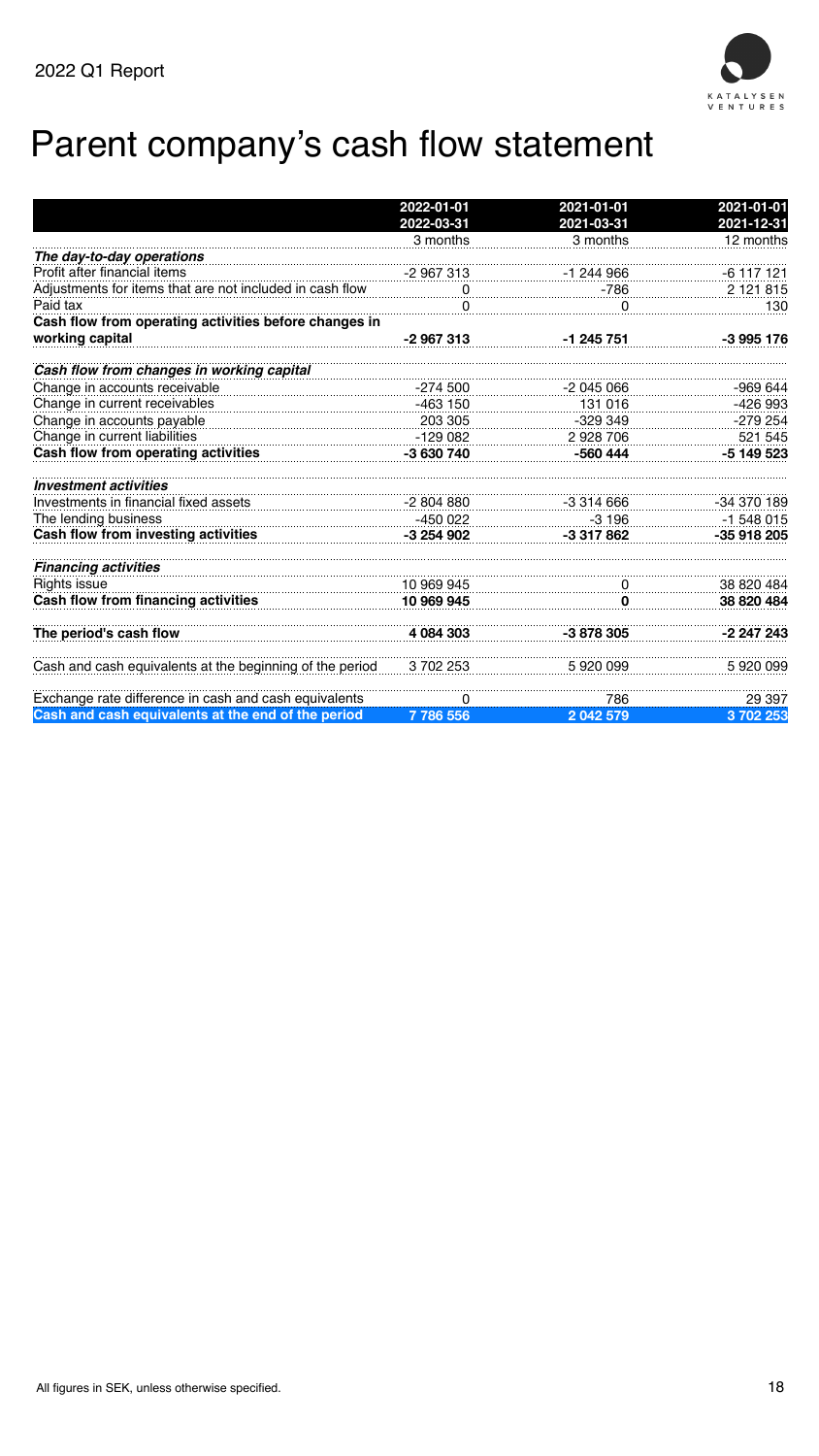

#### **A. Turnover and profit**

#### **Group**

Sales for the first quarter decreased to 632 (986) KSEK for the Group, a decrease of 36% compared with the same period last year. The operating profit for the first quarter was -3.2 (-1.3) MSEK. The poorer result is primarily explained by lower sales together with cost increases related to increased number of FTEs at Katalysen Ventures and VenturePort. The result for the quarter was -3.1 MSEK, compared with the first quarter of 2021 (-1.3 MSEK).

#### **Parent company**

Katalysen Ventures's sales for the first quarter fell to 632 (986) KSEK, a decrease of 36% compared with the same period last year. The operating profit for the first quarter was -3.0 (-1.3) MSEK. The poorer result is primarily explained by lower sales and cost increases related to increasing the number of employees. The result for the quarter was -3.0 MSEK, compared with the first quarter of 2021 (-1.2 MSEK).

Long-term liabilities amount to 0.2 (0.2) MSEK and the solidity is 97.3%, slightly higher than at year-end 2021  $(97.2\%)$ .

#### **B. Assets**

#### **Group**

3.4 (3.3) MSEK has been invested in existing portfolio, new companies and further development of VenturePort's SaaS service, which is in line with investments in the same period last year. Loans to portfolio companies increased by 0.5 (0.0) MSEK net during the period.

#### **Parent Company**

Katalysen Ventures' investments are slightly lower during the first quarter of the year compared with the same period last year, 2.8 (3.3) MSEK. Investments have been made in existing portfolio and new companies. Loans to portfolio companies increased by 0.5 (0.0) MSEK net during the period.

**C. Equity and liabilities**

#### **Group**

Equity increased by 5.8 MSEK during the first quarter and amounts to 87.6 MSEK, compared with year-end 2021 when equity amounted to (81.8 MSEK). The increase is explained by the period's new issues of shares, 8.9 MSEK, minus the period's profit of -3.1 MSEK.

#### **Parent company**

Katalysen Ventures' equity increased by 6.0 MSEK during the first quarter and amounts to 87.3 MSEK, compared with year-end 2021 when equity amounted to (81.3 MSEK). The increase is explained by the period's new issues of shares, 8.9 MSEK, minus the period's profit of -3.0 MSEK. The company has no long-term liabilities and the solidity is 98.4%%, slightly higher than at year-end 2021 (98.1%). The company finances its operations with equity and has no interest-bearing liabilities.







## Comments on the financial figures

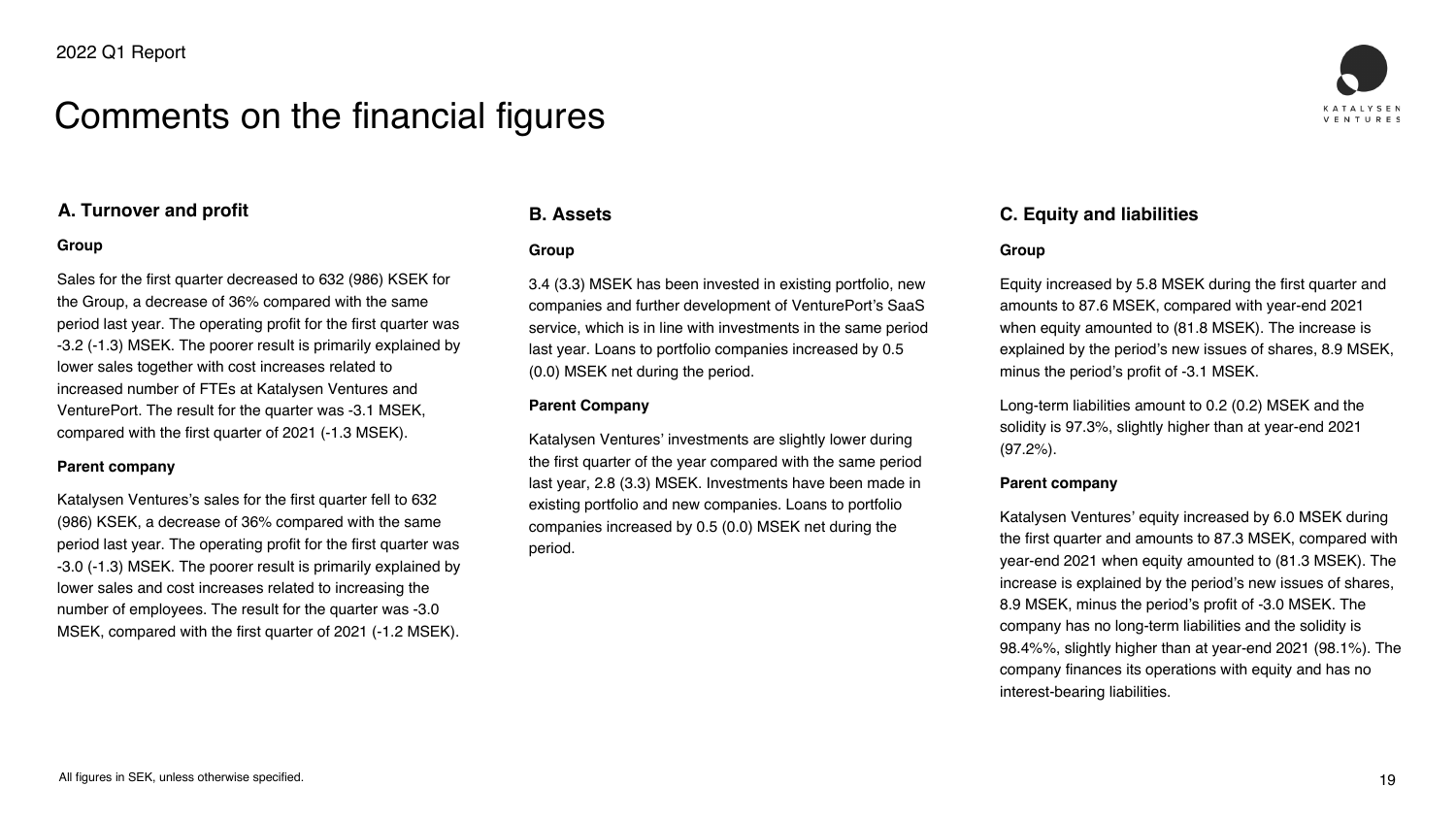

#### **D. Cash flow**

#### **Group**

Cash and cash equivalents at the end of the first quarter are 9.2 (2.2) MSEK. Cash flow from operating activities is -3.2 (- 0.7) MSEK, investing activities -3.9 (-3.3) MSEK and financing activities +11.0 (0.0) MSEK.

#### **Parent company**

Cash and cash equivalents at the end of the first quarter are 7.8 (2.0) MSEK. Cash flow from operating activities is -3.6 (- 0.6) MSEK, investing activities -3.3 (-3.3) MSEK and financing activities +11.0 (0.0) MSEK.

The difference between 11.0 MSEK here and 8.9 MSEK in the paragraph above, "Equity and liabilities", is explained by subscribed unpaid capital as of December 31, 2021 (2.1 MSEK) received during the first quarter of the year.

## Comments on the financial figures (continued)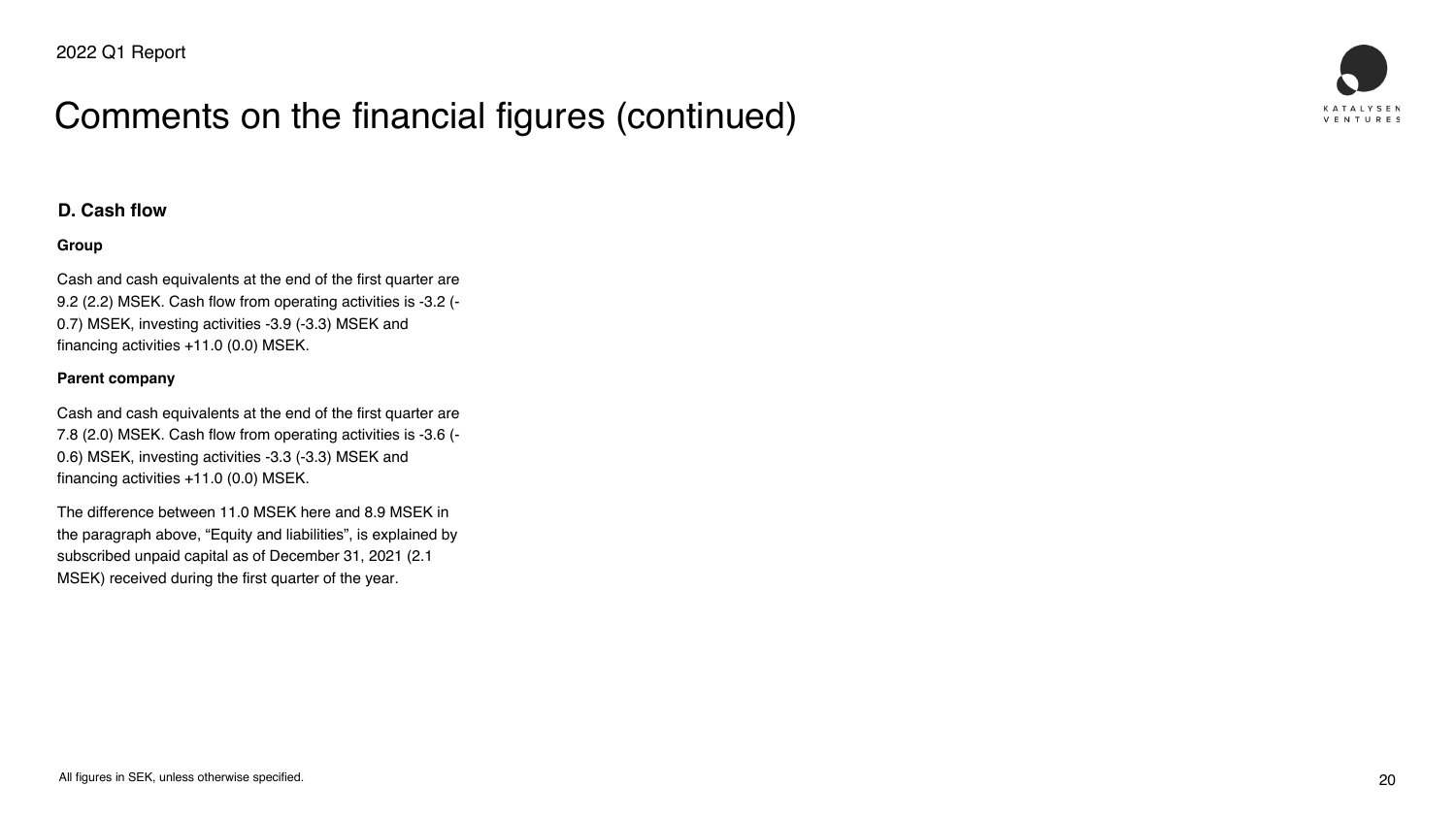## **Notes**



#### **A. Key figure definitions**

#### **Net sales**

The main income of the business, invoiced costs, side income and income corrections.

#### **Profit after financial items**

Profit and financial income and expenses but before appropriations and taxes.

#### **Solidity (%)**

Adjusted equity (equity and untaxed reserves less deferred tax) as percentage of total assets.

#### **B. Information on Katalysen's methodology for valuing the portfolio**

When valuing our portfolio we can use a combination of valuation methods. As of 2022 Q1, Katalysen is only using the Last Paid Price and Morbitzer Scorecard methods.

• **Last Paid Price:** For portfolio companies that have recently conducted a transaction in which multiple investors agreed on a valuation of the venture.

• **Morbitzer Scorecard method:** Applied to start-ups with no or very limited history of sales (S<2y). Highest value that can be applied to a start-up is 45 MSEK under

• **Benchmark valuations:** Looks at forward looking growth trends and profitability for peer group and their P/Svaluation in the market. A growth and profitabilityadjusted sales multiple is then applied to the company.

- 
- this method.
- 
- dashboard (normally 35-50%).

• **Present value of future expected exit value:** Applies a multiple 7-9x the projected EBITDA in 3-5 years and discounts it back at a rate reflecting the perceived risks/uncertainties identified in Katalysen's company

The table below presents the eight aspects covered in Katalysen's Morbitzer Scorecard model for scoring earlystage ventures ("Score Area"). The table also presents our related offers.

| No.                             | <b>Score Area</b>      | <b>Our Offer</b>                                        |  |
|---------------------------------|------------------------|---------------------------------------------------------|--|
|                                 | <b>Board</b>           | Strengthen client board with<br>relevant expertise      |  |
| 2                               | Management             | Business advisory team to assist<br>the client's CEO    |  |
| <b>Market potential</b><br>З    |                        | Strategic help to discover full<br>market potential     |  |
| 4                               | Product<br>readiness   | Technical expertise on software<br>development          |  |
| <b>Market</b><br>5<br>readiness |                        | Business development expertise,<br>branding expertise   |  |
| 6                               | Market/Product<br>risk | Network access to market/produc<br>specialists          |  |
| Competition                     |                        | Comms & brand expertise to<br>differentiate venture     |  |
| 8                               | Financial<br>strength  | Assistance in fundraising, and<br>access to our network |  |





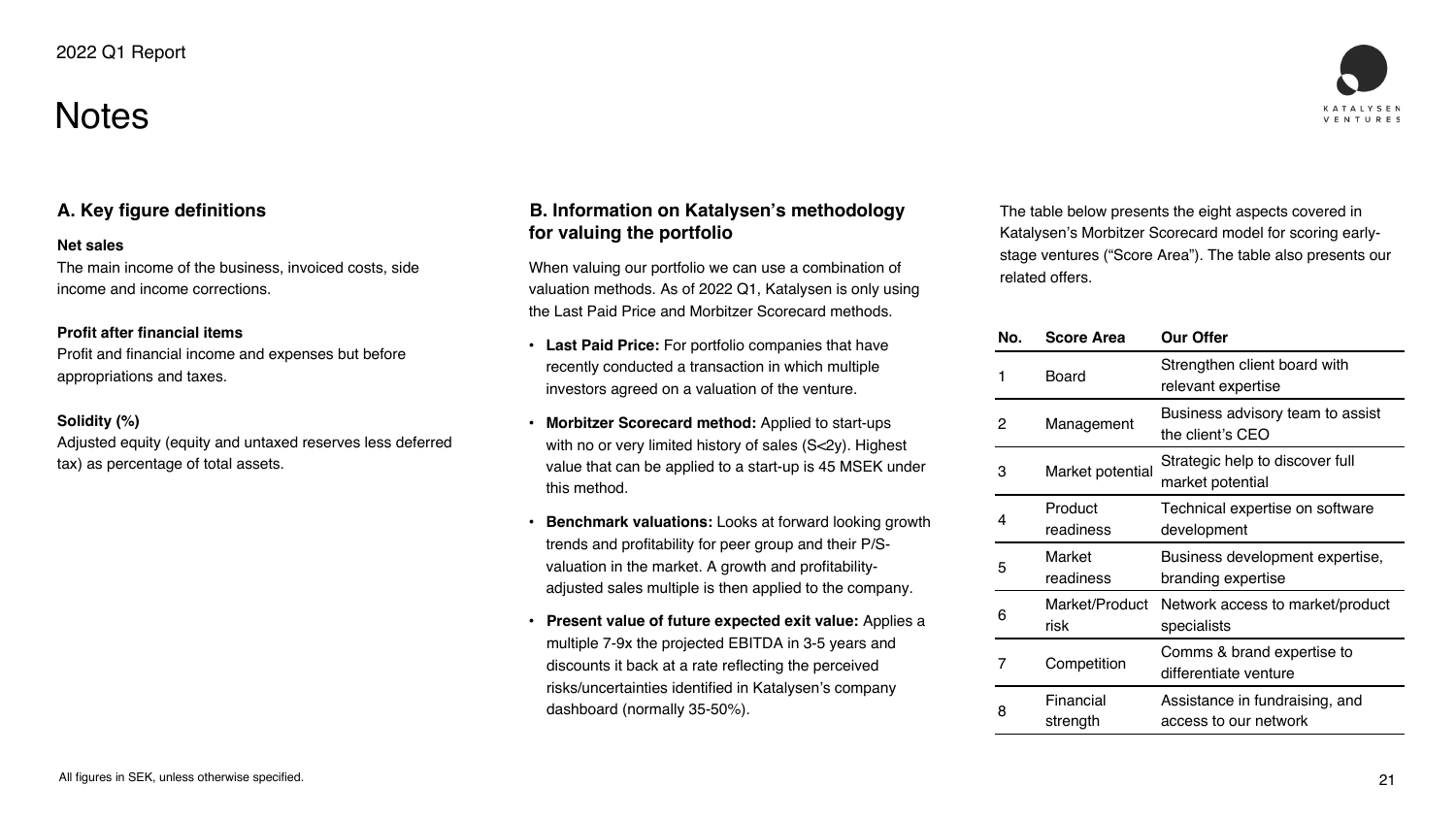

#### **Next quarterly report**

Katalysen's Q2 report will be published on 2022-08-09.

#### **Published by**

Katalysen Ventures Board of Directors

Stockholm, 2022-05-17

#### **For more information**

Contact Peter Almberg (CEO) at pa@katalysen.com or Heinrich Weber (Chairman) at hw@katalysen.com.

This report has not been subject to review by the company's auditors.

Katalysen Ventures AB (publ) Malmskillnadsgatan 32 115 51 Stockholm

### More information